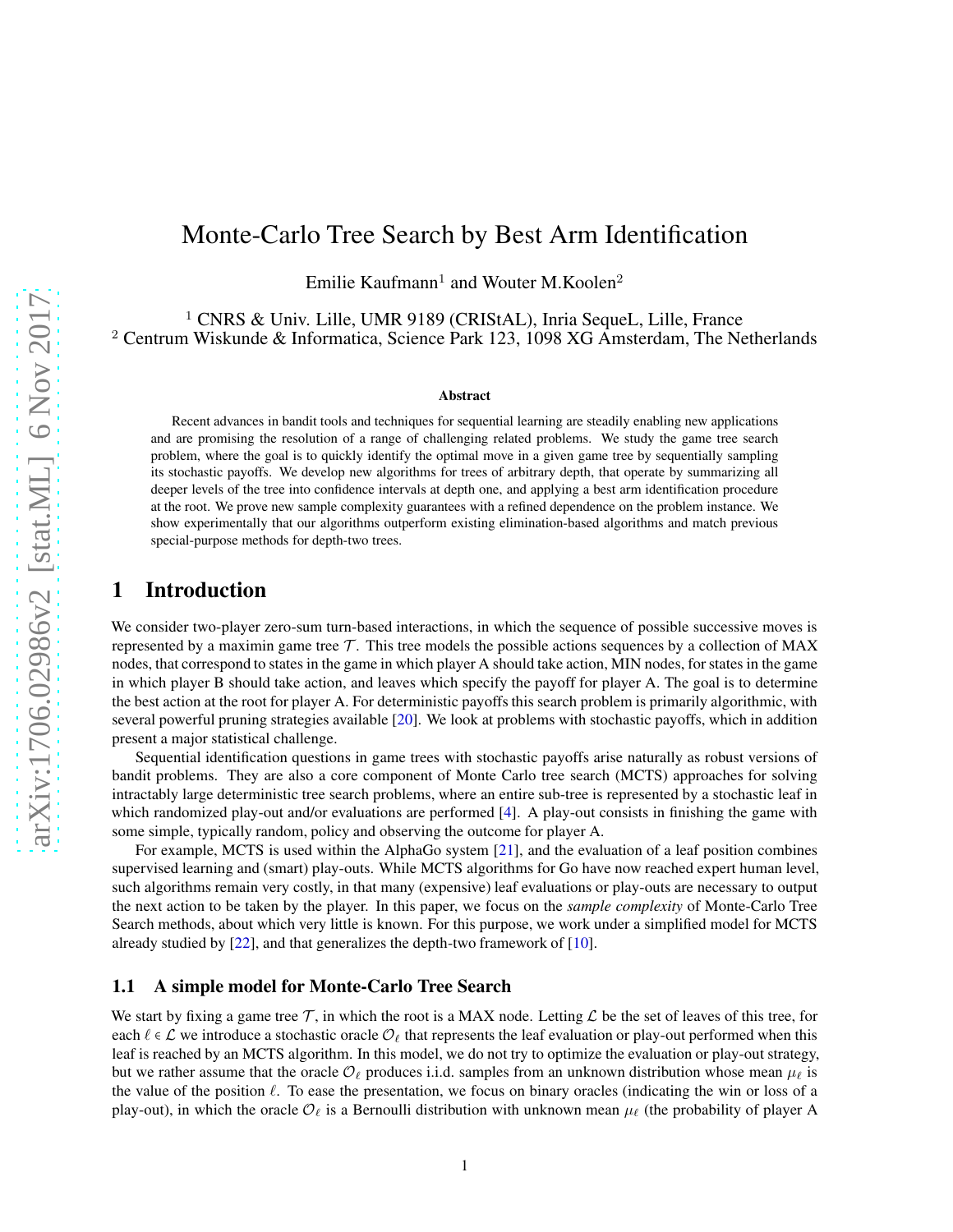winning the game in the corresponding state). Our algorithms can be used without modification in case the oracle is a distribution bounded in  $[0, 1]$ .

For each node s in the tree, we denote by  $C(s)$  the set of its children and by  $P(s)$  its parent. The root is denoted by  $s_0$ . The *value* (for player A) of any node s is recursively defined by  $V_\ell = \mu_\ell$  if  $\ell \in \mathcal{L}$  and

$$
V_s = \begin{cases} \max_{c \in \mathcal{C}(s)} V_c & \text{if } s \text{ is a MAX node,} \\ \min_{c \in \mathcal{C}(s)} V_c & \text{if } s \text{ is a MIN node.} \end{cases}
$$

The best move is the action at the root with highest value,

$$
s^* = \underset{s \in \mathcal{C}(s_0)}{\operatorname{argmax}} V_s.
$$

To identify  $s^*$  (or an  $\epsilon$ -close move), an MCTS algorithm sequentially selects paths in the game tree and calls the corresponding leaf oracle. At round t, a leaf  $L_t \in \mathcal{L}$  is chosen by this adaptive *sampling rule*, after which a sample  $X_t \sim \mathcal{O}_{L_t}$  is collected. We consider here the same PAC learning framework as [\[22,](#page-10-2) [10\]](#page-9-1), in which the strategy also requires a *stopping rule*, after which leaves are no longer evaluated, and a *recommendation rule* that outputs upon stopping a guess  $\hat{s}_{\tau} \in \mathcal{C}(s_0)$  for the best move of player A.

Given a risk level  $\delta$  and some accuracy parameter  $\epsilon \ge 0$  our goal is have a recommendation  $\hat{s}_{\tau} \in C(s_0)$  whose value is within  $\epsilon$  of the value of the best move, with probability larger than  $1 - \delta$ , that is

$$
\mathbb{P}\left(V(s_0)-V(\hat{s}_\tau)\leq \epsilon\right)\geq 1-\delta.
$$

An algorithm satisfying this property is called  $(\epsilon, \delta)$ -correct. The main challenge is *to design*  $(\epsilon, \delta)$ -correct algo*rithms that use as few leaf evaluations* τ *as possible.*

Related work The model we introduce for Monte-Carlo Tree Search is very reminiscent of a stochastic bandit model. In those, an agent repeatedly selects one out of several probability distributions, called arms, and draws a sample from the chosen distribution. Bandits models have been studied since the 1930s [\[23\]](#page-10-3), mostly with a focus on *regret minimization*, where the agent aims to maximize the sum of the samples collected, which are viewed as rewards [\[18\]](#page-10-4). In the context of MCTS, a sample corresponds to a win or a loss in one play-out, and maximizing the number of successful play-outs (that correspond to simulated games) may be at odds with identifying quickly the next best action to take at the root. In that, our best action identification problem is closer to a so-called *Best Arm Identification* (BAI) problem.

The goal in the standard BAI problem is to find quickly and accurately the arm with highest mean. The BAI problem in the fixed-confidence setting [\[7\]](#page-9-2) is the special case of our simple model for a tree of depth one. For deeper trees, rather than finding the best arm (i.e. leaf), we are interested in finding the best action at the root. As the best root action is a function of the means of all leaves, this is a more structured problem.

Bandit algorithms, and more recently BAI algorithms have been successfully adapted to tree search. Building on the UCB algorithm [\[2\]](#page-9-3), a regret minimizing algorithm, variants of the UCT algorithm [\[17\]](#page-10-5) have been used for MCTS in growing trees, leading to successful AIs for games. However, there are only very weak theoretical guarantees for UCT. Moreover, observing that maximizing the number of successful play-outs is not the target, recent work rather tried to leverage tools from the BAI literature. In [\[19,](#page-10-6) [6\]](#page-9-4) Sequential Halving [\[14\]](#page-9-5) is used for exploring game trees. The latter algorithm is a state-of-the-art algorithm for the fixed-budget BAI problem [\[1\]](#page-9-6), in which the goal is to identify the best arm with the smallest probability of error based on a given budget of draws. The proposed SHOT (Sequential Halving applied tO Trees) algorithm [\[6\]](#page-9-4) is compared empirically to the UCT approach of [\[17\]](#page-10-5), showing improvements in some cases. A hybrid approach mixing SHOT and UCT is also studied [\[19\]](#page-10-6), still without sample complexity guarantees.

In the fixed-confidence setting, [\[22\]](#page-10-2) develop the first sample complexity guarantees in the model we consider. The proposed algorithm, FindTopWinner is based on *uniform sampling and eliminations*, an approach that may be related to the Successive Eliminations algorithm [\[7\]](#page-9-2) for fixed-confidence BAI in bandit models. FindTopWinner proceeds in rounds, in which the leaves that have not been eliminated are sampled repeatedly until the precision of their estimates doubled. Then the tree is pruned of every node whose estimated value differs significantly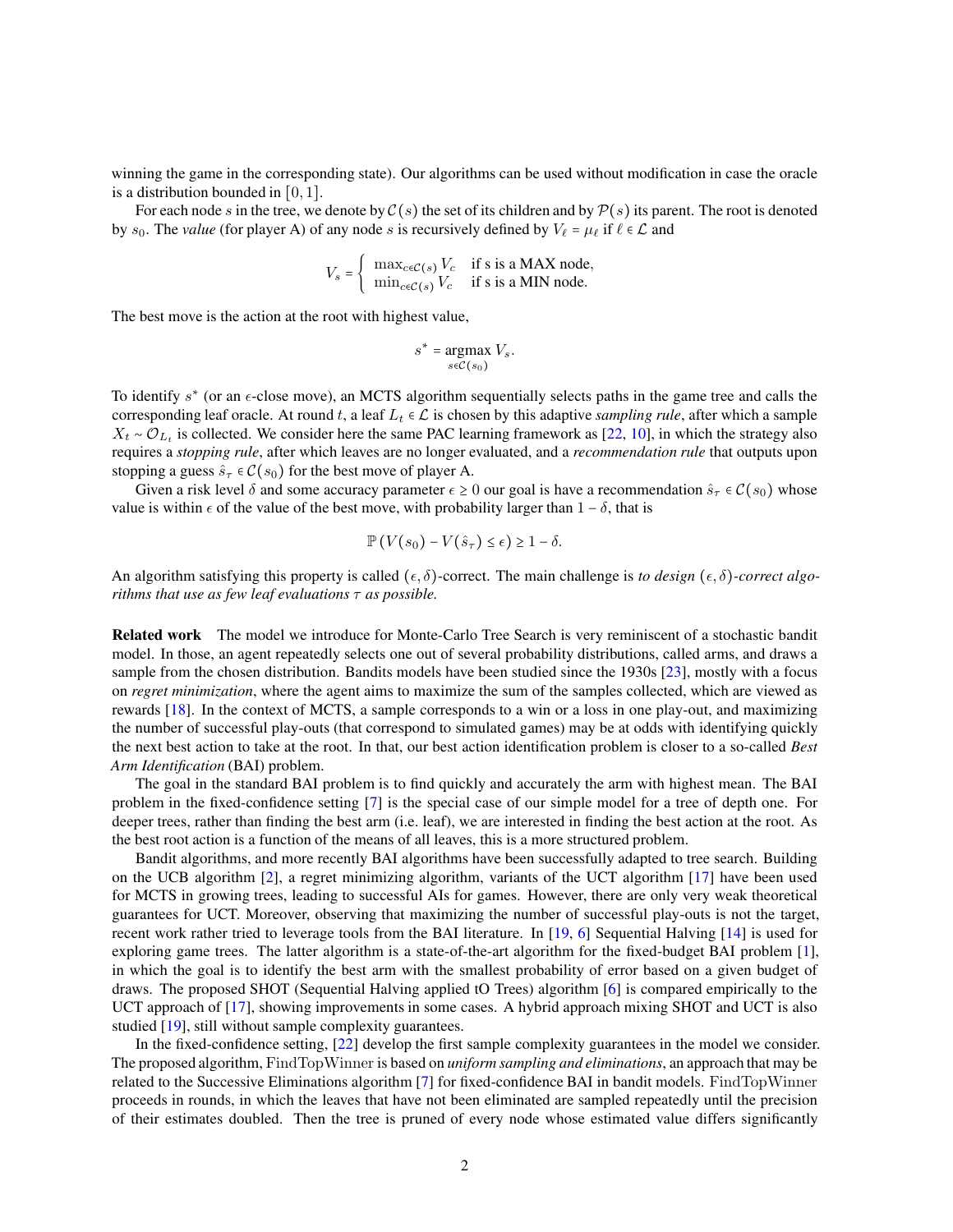from the estimated value of its parent, which leads to the possible elimination of several leaves. For depth-two trees, [\[10\]](#page-9-1) propose an elimination procedure that is not round-based. In this simpler setting, an algorithm that exploits *confidence intervals* is also developed, inspired by the LUCB algorithm for fixed-confidence BAI [\[13\]](#page-9-7). Some variants of the proposed M-LUCB algorithm appear to perform better in simulations than elimination based algorithms. We now investigate this trend further in deeper trees, both in theory and in practice.

Our Contribution. In this paper, we propose a generic architecture, called BAI-MCTS, that builds on a Best Arm Identification (BAI) algorithm and on confidence intervals on the node values in order to solve the best action identification problem in a tree of arbitrary depth. In particular, we study two specific instances, UGapE-MCTS and LUCB-MCTS, that rely on *confidence-based* BAI algorithms [\[8,](#page-9-8) [13\]](#page-9-7). We prove that these are  $(\epsilon, \delta)$ -correct and give a high-probability upper bound on their sample complexity. Both our theoretical and empirical results improve over the elimination-based state-of-the-art algorithm, FindTopWinner [\[22\]](#page-10-2).

# 2 BAI-MCTS algorithms

We present a generic class of algorithms, called BAI-MCTS, that combines a BAI algorithm with an exploration of the tree based on confidence intervals on the node values. Before introducing the algorithm and two particular instances, we first explain how to build such confidence intervals, and also introduce the central notion of *representative child* and *representative leaf*.

#### 2.1 Confidence intervals and representative nodes

For each leaf  $\ell \in \mathcal{L}$ , using the past observations from this leaf we may build a confidence interval

$$
\mathcal{I}_{\ell}(t)=[\mathrm{L}_{\ell}(t),\mathrm{U}_{\ell}(t)],
$$

where  $U_{\ell}(t)$  (resp.  $L_{\ell}(t)$ ) is an Upper Confidence Bound (resp. a Lower Confidence Bound) on the value  $V(\ell)$  =  $\mu_{\ell}$ . The specific confidence interval we shall use will be discussed later.

These confidence intervals are then propagated upwards in the tree using the following construction. For each internal node s, we recursively define  $\mathcal{I}_s(t) = [L_s(t), U_s(t)]$  with

$$
L_s(t) = \begin{cases} \max_{c \in \mathcal{C}(s)} L_c(t) & \text{for a MAX node } s, \\ \min_{c \in \mathcal{C}(s)} L_c(t) & \text{for a MIN node } s, \end{cases} \qquad \qquad U_s(t) = \begin{cases} \max_{c \in \mathcal{C}(s)} U_c(t) & \text{for a MAX node } s, \\ \min_{c \in \mathcal{C}(s)} U_c(t) & \text{for a MIN node } s. \end{cases}
$$

Note that these intervals are the tightest possible on the parent under the sole assumption that the child confidence intervals are all valid. A similar construction was used in the OMS algorithm of [\[3\]](#page-9-9) in a different context. It is easy to convince oneself (or prove by induction, see Appendix  $B(1)$ ) that the accuracy of the confidence intervals is preserved under this construction, as stated below.

<span id="page-2-0"></span>**Proposition 1.** Let  $t \in \mathbb{N}$ . One has  $\bigcap_{\ell \in \mathcal{L}} (\mu_{\ell} \in \mathcal{I}_{\ell}(t)) \Rightarrow \bigcap_{s \in \mathcal{T}} (V_s \in \mathcal{I}_{s}(t))$ .

We now define the *representative child*  $c_s(t)$  of an internal node s as

$$
c_s(t) = \begin{cases} \operatorname{argmax}_{c \in \mathcal{C}(s)} \mathrm{U}_c(t) & \text{if } s \text{ is a MAX node,} \\ \operatorname{argmin}_{c \in \mathcal{C}(s)} \mathrm{L}_c(t) & \text{if } s \text{ is a MIN node,} \end{cases}
$$

and the *representative leaf*  $\ell_s(t)$  of a node  $s \in \mathcal{T}$ , which is the leaf obtained when going down the tree by always selecting the representative child:

$$
\ell_s(t) = s
$$
 if  $s \in \mathcal{L}$ ,  $\ell_s(t) = \ell_{c_s(t)}(t)$  otherwise.

The confidence intervals in the tree represent the statistically plausible values in each node, hence the representative child can be interpreted as an "optimistic move" in a MAX node and a "pessimistic move" in a MIN node (assuming we play against the best possible adversary). This is reminiscent of the behavior of the UCT algorithm [\[17\]](#page-10-5). The construction of the confidence intervals and associated representative children are illustrated in Figure [1.](#page-3-0)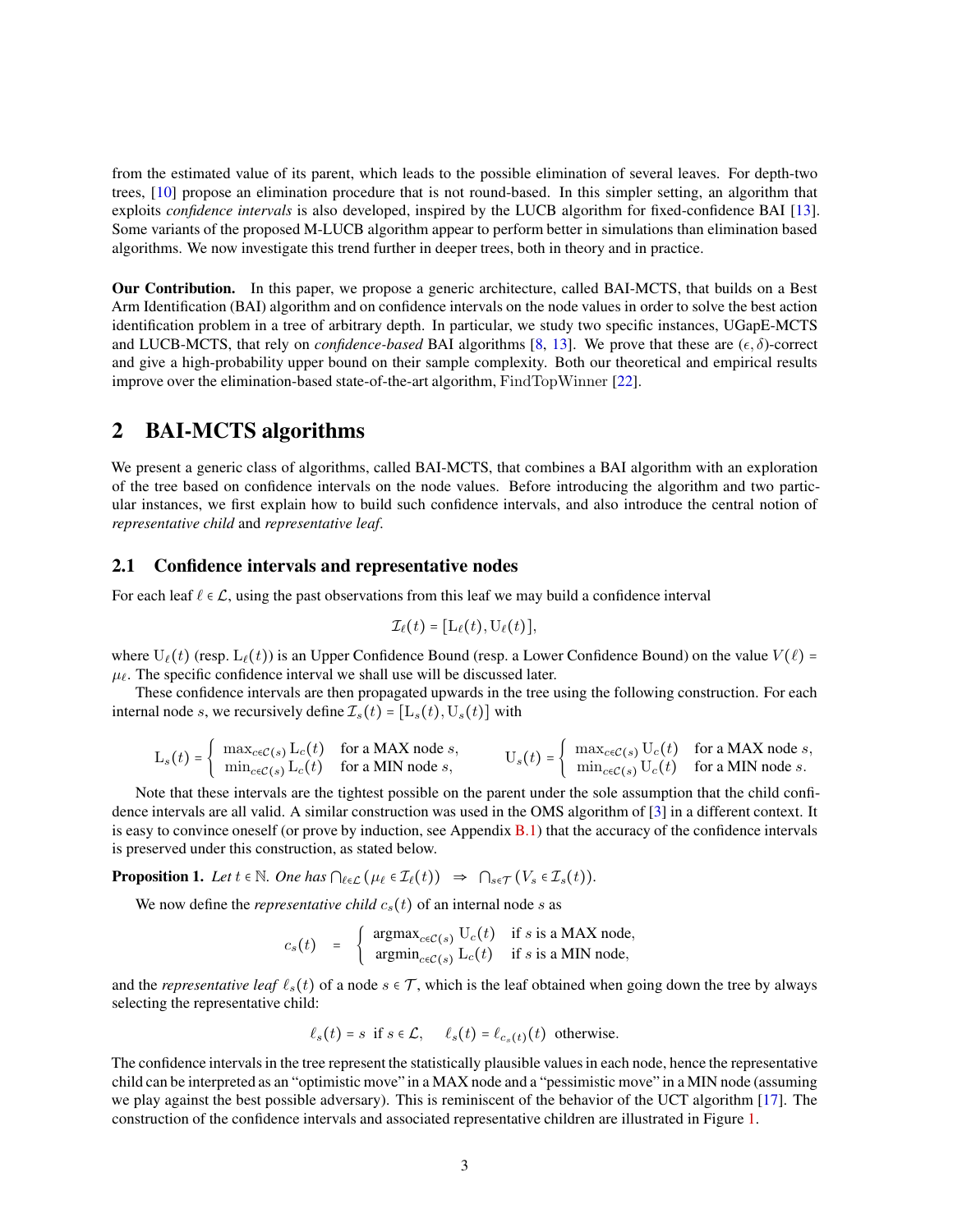

<span id="page-3-0"></span>Figure 1: Construction of confidence interval and representative child (in red) for a MAX node.

Input: a BAI algorithm **Initialization:**  $t = 0$ . while *not* BAIStop ( $\{s \in C(s_0)\}\)$  do  $R_{t+1} = \text{BAIStep}(\{s \in \mathcal{C}(s_0)\})$ Sample the representative leaf  $L_{t+1} = \ell_{R_{t+1}}(t)$ Update the information about the arms.  $t = t + 1$ . end **Output:** BAIReco ( $\{s \in C(s_0)\}\$ )

<span id="page-3-1"></span>Figure 2: The BAI-MCTS architecture

### 2.2 The BAI-MCTS architecture

In this section we present the generic BAI-MCTS algorithm, whose sampling rule combines two ingredients: a best arm identification step which selects an action at the root, followed by a *confidence based exploration step*, that goes down the tree starting from this depth-one node in order to select the *representative leaf* for evaluation.

The structure of a BAI-MCTS algorithm is presented in Figure [2.](#page-3-1) The algorithm depends on a Best Arm Identification (BAI) algorithm, and uses the three components of this algorithm:

- the sampling rule BAIStep(S) selects an arm in the set S
- the stopping rule  $\text{BAIStop}(\mathcal{S})$  returns  $\text{True}$  if the algorithm decides to stop
- the recommendation rule  $\text{BAIReco}(\mathcal{S})$  selects an arm as a candidate for the best arm

In BAI-MCTS, the arms are the depth-one nodes, hence the information needed by the BAI algorithm to make a decision (e.g. BAIStep for choosing an arm, or BAIStop for stopping) is information about depth-one nodes, that has to be updated at the end of each round (last line in the while loop). Different BAI algorithms may require different information, and we now present two instances that rely on confidence intervals (and empirical estimates) for the value of the depth-one nodes.

#### 2.3 UGapE-MCTS and LUCB-MCTS

Several Best Arm Identification algorithms may be used within BAI-MCTS, and we now present two variants, that are respectively based on the UGapE [\[8\]](#page-9-8) and the LUCB [\[13\]](#page-9-7) algorithms. These two algorithms are very similar in that they exploit confidence intervals and use the same stopping rule, however the LUCB algorithm additionally uses the empirical means of the arms, which within BAI-MCTS requires defining an estimate  $\hat{V}_s(t)$  of the value of the depth-one nodes.

The generic structure of the two algorithms is similar. At round  $t + 1$  two promising depth-one nodes are computed, that we denote by  $\underline{b}_t$  and  $\underline{c}_t$ . Among these two candidates, the node whose confidence interval is the largest (that is, the most uncertain node) is selected:

$$
R_{t+1} = \underset{i \in \{ \underline{b}_t, \underline{c}_t \}}{\operatorname{argmax}} \left[ U_i(t) - L_i(t) \right].
$$

Then, following the BAI-MCTS architecture, the representative leaf of  $R_{t+1}$  (computed by going down the tree) is sampled:  $L_{t+1} = \ell_{R_{t+1}}(t)$ . The algorithm stops whenever the confidence intervals of the two promising arms overlap by less than  $\epsilon$ :

$$
\tau = \inf \left\{ t \in \mathbb{N} : U_{\underline{c}_t}(t) - L_{\underline{b}_t}(t) < \epsilon \right\},\
$$

and it recommends  $\hat{s}_{\tau} = \underline{b}_{\tau}$ .

In both algorithms that we detail below  $\underline{b}_t$  represents a guess for the best depth-one node, while  $\underline{c}_t$  is an "optimistic" challenger, that has the maximal possible value among the other depth-one nodes. Both nodes need to be explored enough in order to discover the best depth-one action quickly.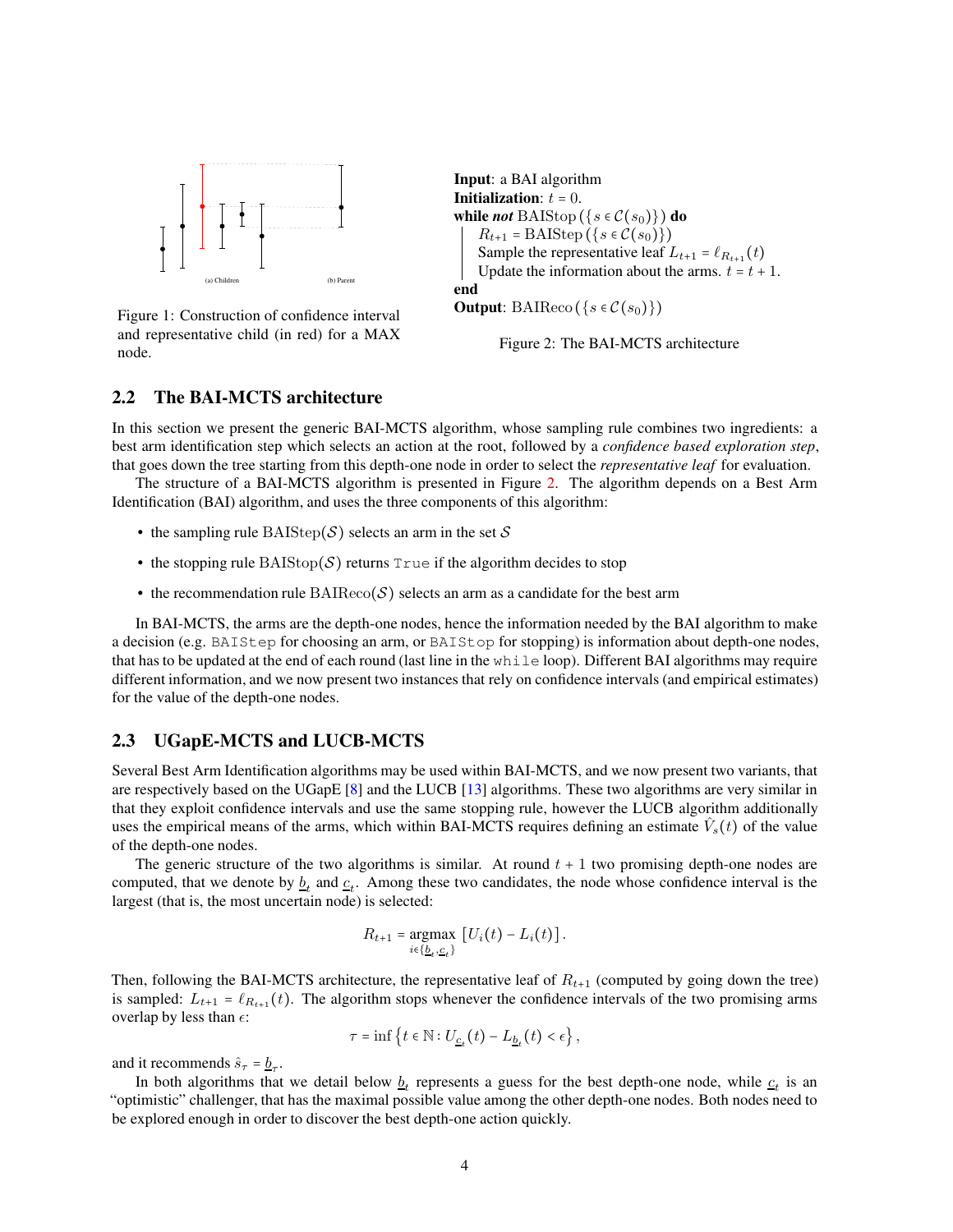UGapE-MCTS. In UGapE-MCTS, introducing for each depth-one node the index

$$
B_s(t) = \max_{s' \in \mathcal{C}(s_0) \setminus \{s\}} U_{s'}(t) - L_s(t),
$$

the promising depth-one nodes are defined as

$$
\underline{b}_t = \underset{a \in \mathcal{C}(s_0)}{\operatorname{argmin}} B_a(t) \quad \text{and} \quad \underline{c}_t = \underset{b \in \mathcal{C}(s_0)}{\operatorname{argmax}} U_b(t).
$$

LUCB-MCTS. In LUCB-MCTS, the promising depth-one nodes are defined as

$$
\underline{b}_t = \underset{a \in \mathcal{C}(s_0)}{\operatorname{argmax}} \hat{V}_a(t) \quad \text{and} \quad \underline{c}_t = \underset{b \in \mathcal{C}(s_0)}{\operatorname{argmax}} \; U_b(t),
$$

where  $\hat{V}_s(t) = \hat{\mu}_{\ell_s(t)}(t)$  is the empirical mean of the reprentative leaf of node s. Note that several alternative definitions of  $\hat{V}_s(t)$  may be proposed (such as the middle of the confidence interval  $\mathcal{I}_s(t)$ , or  $\max_{a \in \mathcal{C}(s)} \hat{V}_a(t)$ ), but our choice is crucial for the analysis of LUCB-MCTS, given in Appendix [C.](#page-12-0)

# 3 Analysis of UGapE-MCTS

In this section we first prove that UGapE-MCTS and LUCB-MCTS are both  $(\epsilon, \delta)$ -correct. Then we give in Theorem [3](#page-5-0) a high-probability upper bound on the number of samples used by UGapE-MCTS. A similar upper bound is obtained for LUCB-MCTS in Theorem [9,](#page-12-1) stated in Appendix [C.](#page-12-0)

#### 3.1 Choosing the Confidence Intervals

From now on, we assume that the confidence intervals on the leaves are of the form

<span id="page-4-2"></span>
$$
L_{\ell}(t) = \hat{\mu}_{\ell}(t) - \sqrt{\frac{\beta(N_{\ell}(t), \delta)}{2N_{\ell}(t)}} \text{ and } U_{\ell}(t) = \hat{\mu}_{\ell}(t) + \sqrt{\frac{\beta(N_{\ell}(t), \delta)}{2N_{\ell}(t)}}.
$$
 (1)

 $\beta(s,\delta)$  is some *exploration function*, that can be tuned to have a  $\delta$ -PAC algorithm, as expressed in the following lemma, whose proof can be found in Appendix [B.2](#page-12-2)

<span id="page-4-0"></span>**Lemma 2.** *If*  $\delta \leq \max(0.1|\mathcal{L}|, 1)$ *, for the choice* 

<span id="page-4-1"></span>
$$
\beta(s,\delta) = \ln(|\mathcal{L}|/\delta) + 3\ln\ln(|\mathcal{L}|/\delta) + (3/2)\ln(\ln s + 1)
$$
\n(2)

*both UGapE-MCTS and LUCB-MCTS satisfy*  $\mathbb{P}(V(s^*) - V(\hat{s}_\tau) \le \epsilon) \ge 1 - \delta$ .

An interesting practical feature of these confidence intervals is that they only depend on the local number of draws  $N_{\ell}(t)$ , whereas most of the BAI algorithms use exploration functions that depend on the number of rounds  $t$ . Hence the only confidence intervals that need to be updated at round  $t$  are those of the ancestors of the selected leaf, which can be done recursively.

Moreover,  $\beta(s,\delta)$  scales with ln(ln(s)), and not ln(s), leveraging some tools recently introduced to obtain tighter confidence intervals [\[12,](#page-9-10) [15\]](#page-10-8). The union bound over  $\mathcal L$  (that may be an artifact of our current analysis) however makes the exploration function of Lemma [2](#page-4-0) still a bit over-conservative and in practice, we recommend the use of  $\beta(s,\delta) = \ln(\ln(es)/\delta)$ .

Finally, similar correctness results (with slightly larger exploration functions) may be obtained for confidence intervals based on the Kullback-Leibler divergence (see [\[5\]](#page-9-11)), which are known to lead to better performance in standard best arm identification problems [\[16\]](#page-10-9) and also depth-two tree search problems [\[10\]](#page-9-1). However, the sample complexity analysis is much more intricate, hence we stick to the above Hoeffding-based confidence intervals for the next section.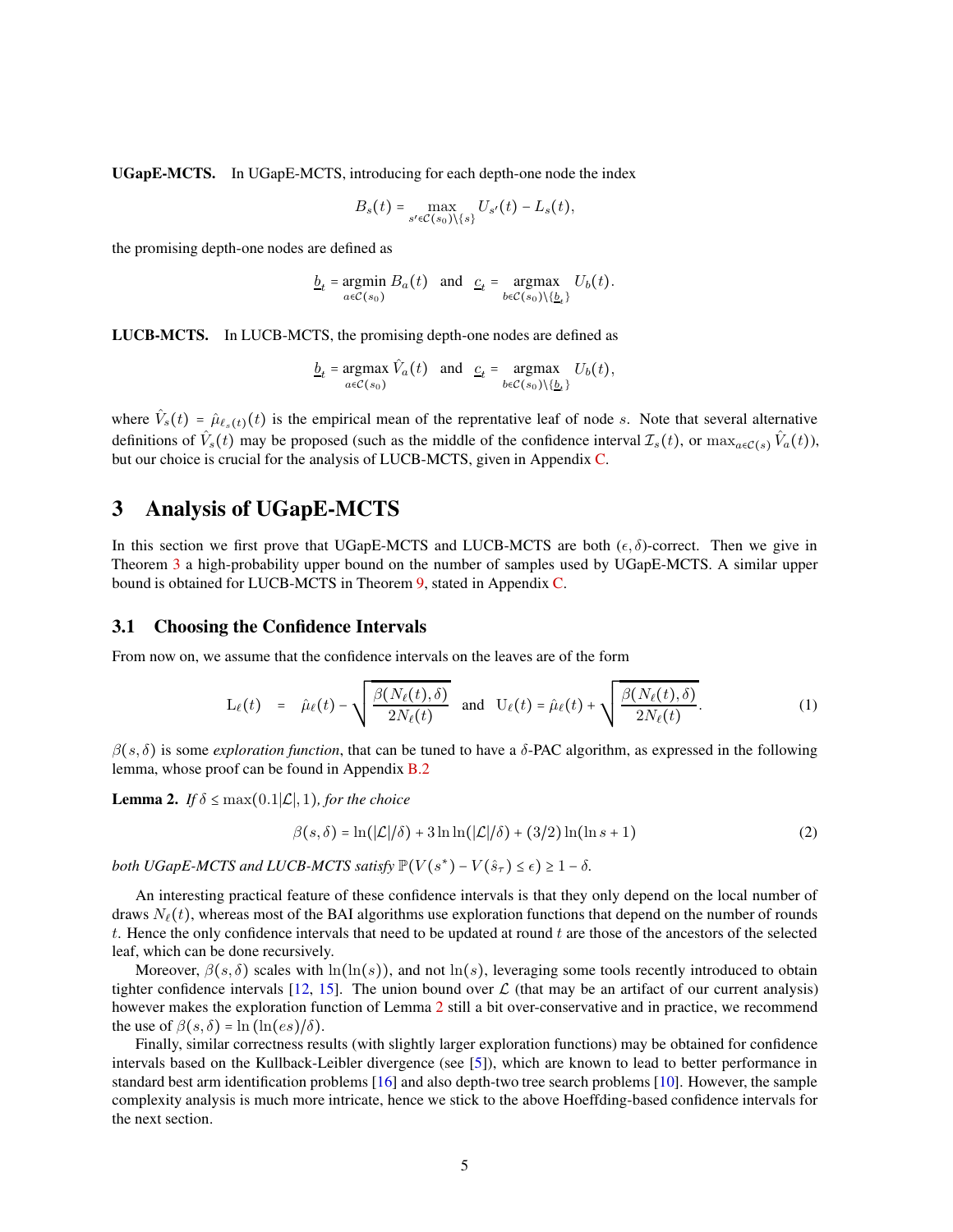#### 3.2 Complexity term and sample complexity guarantees

We first introduce some notation. Recall that  $s^*$  is the optimal action at the root, identified with the depth-one node satisfying  $V(s^*) = V(s_0)$ , and define the second-best depth-one node as  $s_2^* = \argmax_{s \in C(s_0) \setminus \{s^*\}} V_s$ . Recall  $\mathcal{P}(s)$ denotes the parent of a node s different from the root. Introducing furthermore the set Anc(s) of all the ancestors of a node s, we define the complexity term by

<span id="page-5-2"></span>
$$
H_{\epsilon}^{*}(\boldsymbol{\mu}) \coloneqq \sum_{\ell \in \mathcal{L}} \frac{1}{\Delta_{\ell}^{2} \vee \Delta_{*}^{2} \vee \epsilon^{2}}, \quad \text{where} \quad \Delta_{*} \quad \coloneqq \quad \frac{\Delta_{*}}{\Delta_{\ell}} \quad \coloneqq \quad \frac{V(s^{*}) - V(s_{2}^{*})}{\max_{s \in \text{Anc}(\ell) \setminus \{s_{0}\}} |V_{s} - V(\mathcal{P}(s))|} \tag{3}
$$

The intuition behind these squared terms in the denominator is the following. We will sample a leaf  $\ell$  until we either prune it (by determining that it or one of its ancestors is a bad move), prune everyone else (this happens for leaves below the optimal arm) or reach the required precision  $\epsilon$ .

<span id="page-5-0"></span>**Theorem 3.** Let  $\delta$  ≤ min(1,0.1|L|). UGapE-MCTS using the exploration function [\(2\)](#page-4-1) is such that, with probability *larger than*  $1 - \delta$ ,  $(V(s^*) - V(\hat{s}_\tau) < \epsilon)$  *and, letting*  $\overline{\Delta}_{\ell, \epsilon} = \Delta_{\ell} \vee \Delta_* \vee \epsilon$ ,

$$
\tau \leq 8H_{\epsilon}^{*}(\mu) \ln \frac{|\mathcal{L}|}{\delta} + \sum_{\ell} \frac{16}{\overline{\Delta}_{\ell,\epsilon}^{2}} \ln \ln \frac{1}{\overline{\Delta}_{\ell,\epsilon}^{2}} + 8H_{\epsilon}^{*}(\mu) \left[ 3 \ln \ln \frac{|\mathcal{L}|}{\delta} + 2 \ln \ln \left( 8e \ln \frac{|\mathcal{L}|}{\delta} + 24e \ln \ln \frac{|\mathcal{L}|}{\delta} \right) \right] + 1.
$$

**Remark 4.** *If*  $\beta(N_a(t), \delta)$  *is changed to*  $\beta(t, \delta)$ *, one can still prove*  $(\epsilon, \delta)$  *correctness and furthermore upper bound the expectation of* τ*. However the algorithm becomes less efficient to implement, since after each leaf observation, ALL the confidence intervals have to be updated. In practice, this change lowers the probability of error but does not effect significantly the number of play-outs used.*

### <span id="page-5-3"></span>3.3 Comparison with previous work

To the best of our knowledge<sup>[1](#page-5-1)</sup>, the FindTopWinner algorithm [\[22\]](#page-10-2) is the only algorithm from the literature designed to solve the best action identification problem in any-depth trees. The number of play-outs of this algorithm is upper bounded with high probability by

$$
\sum_{\ell:\Delta_{\ell}>2\epsilon} \left( \frac{32}{\Delta_{\ell}^2} \ln \frac{16|\mathcal{L}|}{\Delta_{\ell}\delta} + 1 \right) + \sum_{\ell:\Delta_{\ell}\leq 2\epsilon} \left( \frac{8}{\epsilon^2} \ln \frac{8|\mathcal{L}|}{\epsilon\delta} + 1 \right)
$$

One can first note the improvement in the constant in front of the leading term in  $\ln(1/\delta)$ , as well as the presence of the ln ln( $1/\Delta_{\ell,\epsilon^2}$ ) second order term, that is unavoidable in a regime in which the gaps are small [\[12\]](#page-9-10). The most interesting improvement is in the control of the number of draws of 2 $\epsilon$ -optimal leaves (such that  $\Delta_\ell \leq$ 2 $\epsilon$ ). In UGapE-MCTS, the number of draws of such leaves is at most of order  $(\epsilon \vee \Delta^2_*)^{-1} \ln(1/\delta)$ , which may be significantly smaller than  $\epsilon^{-1} \ln(1/\delta)$  if there is a gap in the best and second best value. Moreover, unlike FindTopWinner and M-LUCB [\[10\]](#page-9-1) in the depth two case, UGapE-MCTS can also be used when  $\epsilon = 0$ , with provable guarantees.

Regarding the algorithms themselves, one can note that M-LUCB, an extension of LUCB suited for depth-two tree, does *not* belong to the class of BAI-MCTS algorithms. Indeed, it has a "reversed" structure, first computing the representative leaf for each depth-one node:  $\forall s \in C(s_0), R_{s,t} = \ell_s(t)$  and then performing a BAI step over the representative leaves:  $\tilde{L}_{t+1} = \text{BAIStep}(R_{s,t}, s \in \mathcal{C}(s_0))$ . This alternative architecture can also be generalized to deeper trees, and was found to have empirical performance similar to BAI-MCTS. M-LUCB, which will be used as a benchmark in Section [4,](#page-7-0) also distinguish itself from LUCB-MCTS by the fact that it uses an exploration rate

<span id="page-5-1"></span><sup>&</sup>lt;sup>1</sup>In a recent paper, [\[11\]](#page-9-12) independently proposed the LUCBMinMax algorithm, that differs from UGapE-MCTS and LUCB-MCTS only by the way the best guess  $\underline{b}_t$  is picked. The analysis is very similar to ours, but features some refined complexity measure, in which  $\Delta_\ell$  (that is the maximal distance between *consecutive* ancestors of the leaf, see [\(3\)](#page-5-2)) is replaced by the maximal distance between *any* ancestors of that leaf. Similar results could be obtained for our two algorithms following the same lines.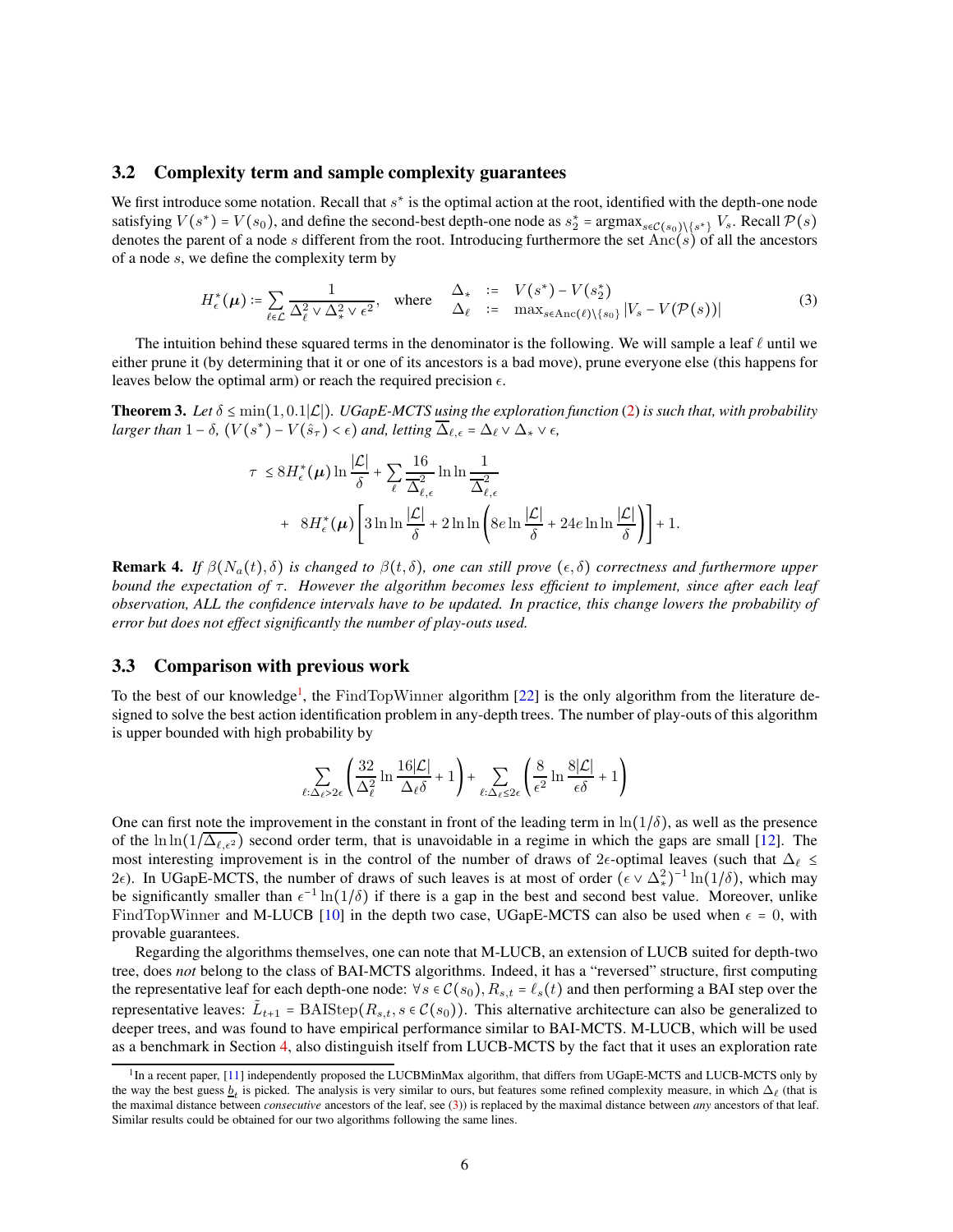that depends on the global time  $\beta(t, \delta)$  and that  $\underline{b}_t$  is the empirical maximin arm (which can be different from the arm maximizing  $\hat{V}_s$ ). This alternative choice is not yet supported by theoretical guarantees in deeper trees.

Finally, the exploration step of BAI-MCTS algorithm bears some similarity with the UCT algorithm [\[17\]](#page-10-5), as it goes down the tree choosing alternatively the move that yields the highest UCB or the lowest LCB. However, the behavior of BAI-MCTS is very different at the root, where the first move is selected using a BAI algorithm. Another key difference is that BAI-MCTS relies on *exact* confidence intervals: each interval  $\mathcal{I}_s(t)$  is shown to contain with high probability the corresponding value  $V_s$ , whereas UCT uses more heuristic confidence intervals, based on the number of visits of the parent node, and aggregating all the samples from descendant nodes. Using UCT in our setting is not obvious as it would require to define a suitable stopping rule, hence we don't include a comparison with this algorithm in Section [4.](#page-7-0) A hybrid comparison between UCT and FindTopWinner is proposed in [\[22\]](#page-10-2), providing UCT with the random number of samples used by the the fixed-confidence algorithm. It is shown that FindTopWinner has the advantage for hard trees that require many samples. Our experiments show that our algorithms in turn always dominate FindTopWinner.

#### 3.4 Proof of Theorem [3.](#page-5-0)

Letting  $\mathcal{E}_t = \bigcap_{\ell \in \mathcal{L}} (\mu_\ell \in \mathcal{I}_\ell(t))$  and  $\mathcal{E} = \bigcap_{t \in \mathbb{N}} \mathcal{E}_t$ , we upper bound  $\tau$  assuming the event  $\mathcal{E}$  holds, using the following key result, which is proved in Appendix [D.](#page-13-0)

<span id="page-6-0"></span>**Lemma 5.** Let  $t \in \mathbb{N}$ .  $\mathcal{E}_t \cap (\tau > t) \cap (L_{t+1} = \ell) \Rightarrow N_{\ell}(t) \leq \frac{8\beta(N_{\ell}(t),\delta)}{\Delta_{\ell}^2 \vee \Delta_{\tau}^2 \vee \epsilon^2}$ .

An intuition behind this result is the following. First, using that the selected leaf  $\ell$  is a representative leaf, it can be seen that the confidence intervals from  $s_D = \ell$  to  $s_0$  are nested (Lemma [11\)](#page-13-1). Hence if  $\mathcal{E}_t$  holds,  $V(s_k) \in \mathcal{I}_{\ell}(t)$ for all  $k = 1, \ldots, D$ , which permits to lower bound the width of this interval (and thus upper bound  $N_{\ell}(t)$ ) as a function of the  $V(s_k)$  (Lemma [12\)](#page-13-2). Then Lemma [13](#page-13-3) exploits the mechanism of UGapE to further relate this width to  $\Delta_*$  and  $\epsilon$ .

Another useful tool is the following lemma, that will allow to leverage the particular form of the exploration function  $\beta$  to obtain an explicit upper bound on  $N_{\ell}(\tau)$ .

<span id="page-6-1"></span>**Lemma 6.** *Let*  $\beta(s) = C + \frac{3}{2} \ln(1 + \ln(s))$  *and define*  $S = \sup\{s \ge 1 : a\beta(s) \ge s\}$ *. Then* 

$$
S \le aC + 2a\ln(1 + \ln(aC)).
$$

This result is a consequence of Theorem [16](#page-21-0) stated in Appendix [F,](#page-21-1) that uses the fact that for  $C \ge -\ln(0.1)$  and  $a \geq 8$ , it holds that

$$
\frac{3}{2}\frac{C(1+\ln(aC))}{C(1+\ln(aC))-\frac{3}{2}} \le 1.7995564 \le 2.
$$

On the event  $\mathcal E$ , letting  $\tau_\ell$  be the last instant before  $\tau$  at which the leaf  $\ell$  has been played before stopping, one has  $N_{\ell}(\tau - 1) = N_{\ell}(\tau_{\ell})$  that satisfies by Lemma [5](#page-6-0)

$$
N_{\ell}(\tau_{\ell}) \leq \frac{8\beta(N_{\ell}(\tau_{\ell}),\delta)}{\Delta_{\ell}^2 \vee \Delta_{*}^2 \vee \epsilon^2}.
$$

Applying Lemma [6](#page-6-1) with  $a = a_\ell = \frac{8}{\Delta_\ell^2 \vee \Delta_\star^2 \vee \epsilon^2}$  and  $C = \ln \frac{|\mathcal{L}|}{\delta} + 3 \ln \ln \frac{|\mathcal{L}|}{\delta}$  leads to

$$
N_{\ell}(\tau-1) \leq a_{\ell} (C + 2\ln(1 + \ln(a_{\ell}C))).
$$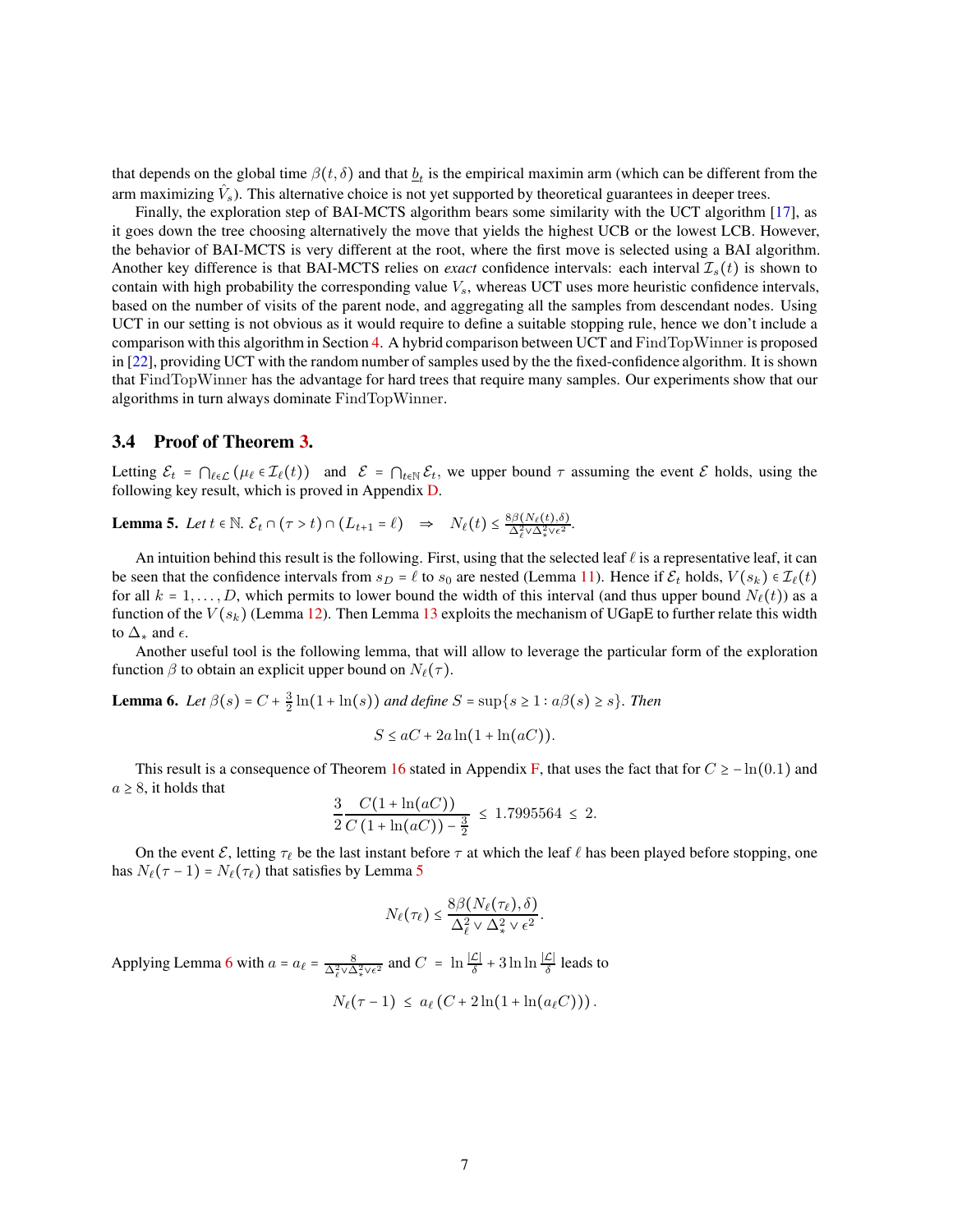Letting  $\overline{\Delta}_{\ell,\epsilon} = \Delta_{\ell} \vee \Delta_{\star} \vee \epsilon$  and summing over arms, we find

$$
\tau = 1 + \sum_{\ell} N_{\ell}(\tau - 1)
$$
\n
$$
\leq 1 + \sum_{\ell} \frac{8}{\Delta_{\ell,\epsilon}} \left( \ln \frac{|\mathcal{L}|}{\delta} + 3 \ln \ln \frac{|\mathcal{L}|}{\delta} + 2 \ln \ln \left( 8e^{\frac{\ln \frac{|\mathcal{L}|}{\delta} + 3 \ln \ln \frac{|\mathcal{L}|}{\delta}}{\Delta_{\ell,\epsilon}^2}} \right) \right)
$$
\n
$$
= 1 + \sum_{\ell} \frac{8}{\Delta_{\ell,\epsilon}} \left( \ln \frac{|\mathcal{L}|}{\delta} + 2 \ln \ln \frac{1}{\Delta_{\ell,\epsilon}^2} \right) + 8H_{\epsilon}^*(\mu) \left[ 3 \ln \ln \frac{|\mathcal{L}|}{\delta} + 2 \ln \ln \left( 8e^{\frac{|\mathcal{L}|}{\delta}} + 24e^{\frac{|\mathcal{L}|}{\delta}} \right) \right].
$$

To conclude the proof, we remark that from the proof of Lemma [2](#page-4-0) (see Appendix [B.2\)](#page-12-2) it follows that on  $\mathcal{E}$ ,  $V(s^*) - V(\hat{s}_\tau) < \epsilon$  and that  $\mathcal E$  holds with probability larger than  $1 - \delta$ .

## <span id="page-7-0"></span>4 Experimental Validation

In this section we evaluate the performance of our algorithms in three experiments. We evaluate on the depthtwo benchmark tree from [\[10\]](#page-9-1), a new depth-three tree and the random tree ensemble from [\[22\]](#page-10-2). We compare to the FindTopWinner algorithm from [\[22\]](#page-10-2) in all experiments, and in the depth-two experiment we include the M-LUCB algorithm from [\[10\]](#page-9-1). Its relation to BAI-MCTS is discussed in Section [3.3.](#page-5-3) For our BAI-MCTS algorithms and for M-LUCB we use the exploration rate  $\beta(s,\delta) = \ln \frac{|\mathcal{L}|}{\delta} + \ln(\ln(s) + 1)$  (a stylized version of Lemma [2](#page-4-0) that works well in practice), and we use the KL refinement of the confidence intervals [\(1\)](#page-4-2). To replicate the experiment from [\[22\]](#page-10-2), we supply all algorithms with  $\delta = 0.1$  and  $\epsilon = 0.01$ . For comparing with [\[10\]](#page-9-1) we run all algorithms with  $\epsilon = 0$  and  $\delta = 0.1|\mathcal{L}|$  (undoing the conservative union bound over leaves. This excessive choice, which might even exceed one, does not cause a problem, as the algorithms depend on  $\frac{\delta}{|\mathcal{L}|} = 0.1$ ). In none of our experiments the observed error rate exceeds 0.1.

Figure [3](#page-8-0) shows the benchmark tree from [\[10,](#page-9-1) Section 5] and the performance of four algorithms on it. We see that the special-purpose depth-two M-LUCB performs best, very closely followed by both our new arbitrarydepth LUCB-MCTS and UGapE-MCTS methods. All three use significantly fewer samples than FindTopWinner. Figure [4](#page-11-0) (displayed in Appendix [A](#page-10-10) for the sake of readability) shows a full 3-way tree of depth 3 with leafs drawn uniformly from  $[0, 1]$ . Again our algorithms outperform the previous state of the art by an order of magnitude. Finally, we replicate the experiment from [\[22,](#page-10-2) Section 4]. To make the comparison as fair as possible, we use the proven exploration rate from [\(2\)](#page-4-1). On 10K full 10-ary trees of depth 3 with Bernoulli leaf parameters drawn uniformly at random from  $[0, 1]$  the average numbers of samples are: LUCB-MCTS 141811, UGapE-MCTS 142953 and FindTopWinner 2254560. To closely follow the original experiment, we do apply the union bound over leaves to all algorithms, which are run with  $\epsilon = 0.01$  and  $\delta = 0.1$ . We did not observe any error from any algorithm (even though we allow 10%). Our BAI-MCTS algorithms deliver an impressive 15-fold reduction in samples.

## 5 Lower bounds and discussion

Given a tree T, a MCTS model is parameterized by the leaf values,  $\mu := (\mu_{\ell})_{\ell \in \mathcal{L}}$ , which determine the best root action:  $s^* = s^*(\mu)$ . For  $\mu \in [0,1]^{|\mathcal{L}|}$ , We define  $\mathrm{Alt}(\mu) = {\lambda \in [0,1]^{|\mathcal{L}|} : s^*(\lambda) \neq s^*(\mu)}$ . Using the same technique as [\[9\]](#page-9-13) for the classic best arm identification problem, one can establish the following (non explicit) lower bound. The proof is given in Appendix [E.](#page-19-0)

<span id="page-7-1"></span>**Theorem 7.** Assume  $\epsilon = 0$ . Any  $\delta$ -correct algorithm satisfies

<span id="page-7-2"></span>
$$
\mathbb{E}_{\mu}[\tau] \geq T^*(\mu)d(\delta, 1-\delta), \text{ where } T^*(\mu)^{-1} \coloneqq \sup_{\boldsymbol{w}\in\Sigma_{|\mathcal{L}|}} \inf_{\boldsymbol{\lambda}\in\mathrm{Alt}(\mu)} \sum_{\ell\in\mathcal{L}} w_{\ell}d(\mu_{\ell}, \lambda_{\ell})
$$
(4)

 $with \ \Sigma_k = \{w \in [0,1]^i : \sum_{i=1}^k w_i = 1\} \ and \ d(x,y) = x\ln(x/y) + (1-x)\ln((1-x)/(1-y)) \ is \ the \ binary \}$ *Kullback-Leibler divergence.*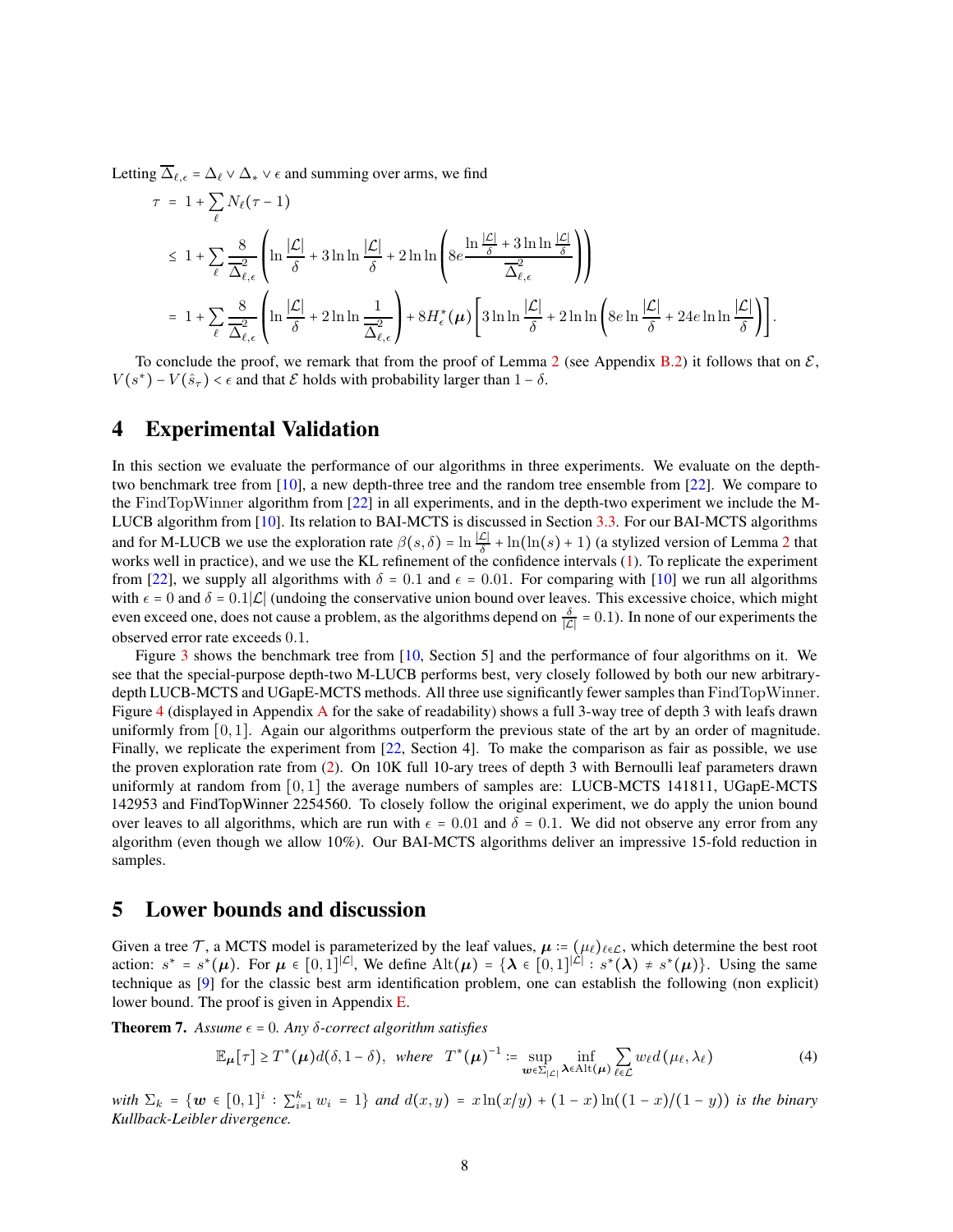

<span id="page-8-0"></span>Figure 3: The  $3 \times 3$  tree of depth 2 that is the benchmark in [\[10\]](#page-9-1). Shown below the leaves are the average numbers of pulls for 4 algorithms: LUCB-MCTS (0.89% errors, 2460 samples), UGapE-MCTS (0.94%, 2419), FindTopWinner (0%, 17097) and M-LUCB (0.14%, 2399). All counts are averages over 10K repetitions with  $\epsilon = 0$  and  $\delta = 0.1 \cdot 9$ .

This result is however not directly amenable for comparison with our upper bounds, as the optimization prob-lem defined in Lemma [7](#page-7-1) is not easy to solve. Note that  $d(\delta, 1-\delta) \geq \ln(1/(2.4\delta))$  [\[15\]](#page-10-8), thus our upper bounds have the right dependency in  $\delta$ . For depth-two trees with K (resp. M) actions for player A (resp. B), we can moreover prove the following result, that suggests an intriguing behavior.

<span id="page-8-1"></span>**Lemma 8.** Assume  $\epsilon = 0$  and consider a tree of depth two with  $\mu = (\mu_{i,j})_{1 \le i \le K, 1 \le j \le M}$  such that  $\forall (i,j), \mu_{1,1} >$  $\mu_{i,1}, \mu_{i,1} < \mu_{i,j}$ . The supremum in the definition of  $T^*(\mu)^{-1}$  can be restricted to

$$
\tilde{\Sigma}_{K,M} \coloneqq \{ \boldsymbol{w} \in \Sigma_{K \times M} : w_{i,j} = 0 \text{ if } i \geq 2 \text{ and } j \geq 2 \}
$$

*and*

$$
T^{*}(\mu)^{-1} = \max_{\mathbf{w}\in \Sigma_{K,M}} \min_{\substack{i=2,\ldots,K \\ a=1,\ldots,M}} \left[ w_{1,a} d\left(\mu_{1,a}, \frac{w_{1,a}\mu_{1,a} + w_{i,1}\mu_{i,1}}{w_{1,a} + w_{i,1}}\right) + w_{i,1} d\left(\mu_{i,1}, \frac{w_{1,a}\mu_{1,a} + w_{i,1}\mu_{i,1}}{w_{1,a} + w_{i,1}}\right) \right].
$$

It can be extracted from the proof of Theorem [7](#page-7-1) (see Appendix [E\)](#page-19-0) that the vector  $w^*(\mu)$  that attains the supremum in [\(4\)](#page-7-2) represents the average proportions of selections of leaves by any algorithm matching the lower bound. Hence, the sparsity pattern of Lemma [8](#page-8-1) suggests that matching algorithms should draw many of the leaves *much less than*  $O(\ln(1/\delta))$  *times*. This hints at the exciting prospect of optimal stochastic pruning, at least in the asymptotic regime  $\delta \rightarrow 0$ .

As an example, we numerically solve the lower bound optimization problem (which is a concave maximization problem) for  $\mu$  corresponding to the benchmark tree displayed in Figure [3](#page-8-0) to obtain

 $T^*(\mu) = 259.9$  and w \* =  $(0.3633, 0.1057, 0.0532), (0.3738, \mathbf{0}, \mathbf{0}), (0.1040, \mathbf{0}, \mathbf{0}).$ 

With  $\delta = 0.1$  we find kl( $\delta$ , 1 –  $\delta$ ) = 1.76 and the lower bound is  $\mathbb{E}_{\mu}[\tau] \ge 456.9$ . We see that there is a potential improvement of at least a factor 4.

Future directions An (asymptotically) optimal algorithm for BAI called Track-and-Stop was developed by [\[9\]](#page-9-13). It maintains the empirical proportions of draws close to  $w^*(\hat{\mu})$ , adding forced exploration to ensure  $\hat{\mu} \to \mu$ . We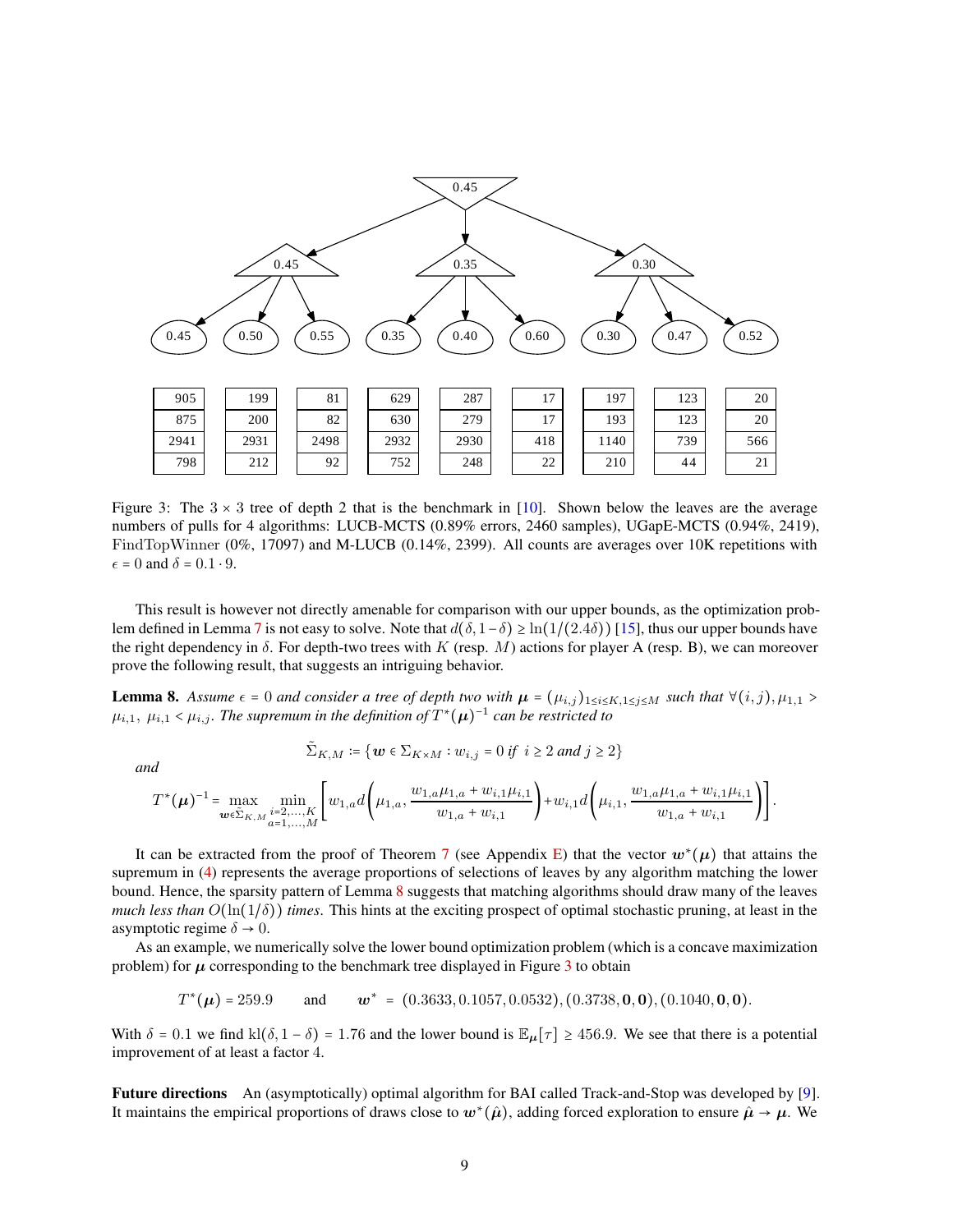believe that developing this line of ideas for MCTS would result in a major advance in the quality of tree search algorithms. The main challenge is developing efficient solvers for the general optimization problem [\(4\)](#page-7-2). For now, even the sparsity pattern revealed by Lemma [8](#page-8-1) for depth two does not give rise to efficient solvers. We also do not know how this sparsity pattern evolves for deeper trees, let alone how to compute  $\bm{w}^*(\bm{\mu}).$ 

Acknowledgments. Emilie Kaufmann acknowledges the support of the French Agence Nationale de la Recherche (ANR), under grants ANR-16-CE40-0002 (project BADASS) and ANR-13-BS01-0005 (project SPADRO). Wouter Koolen acknowledges support from the Netherlands Organization for Scientific Research (NWO) under Veni grant 639.021.439.

# <span id="page-9-6"></span>References

- <span id="page-9-3"></span>[1] J-Y. Audibert, S. Bubeck, and R. Munos. Best Arm Identification in Multi-armed Bandits. In *Proceedings of the 23rd Conference on Learning Theory*, 2010.
- [2] P. Auer, N. Cesa-Bianchi, and P. Fischer. Finite-time analysis of the multiarmed bandit problem. *Machine Learning*, 47(2):235–256, 2002.
- <span id="page-9-9"></span>[3] L. Borsoniu, R. Munos, and E. Páll. An analysis of optimistic, best-first search for minimax sequential decision making. In *ADPRL14*, 2014.
- <span id="page-9-0"></span>[4] C. Browne, E. Powley, D. Whitehouse, S. Lucas, P. Cowling, P. Rohlfshagen, S. Tavener, D. Perez, S. Samothrakis, and S. Colton. A survey of monte carlo tree search methods. *IEEE Transactions on Computational Intelligence and AI in games,*, 4(1):1–49, 2012.
- <span id="page-9-11"></span>[5] O. Cappé, A. Garivier, O-A. Maillard, R. Munos, and G. Stoltz. Kullback-Leibler upper confidence bounds for optimal sequential allocation. *Annals of Statistics*, 41(3):1516–1541, 2013.
- <span id="page-9-4"></span><span id="page-9-2"></span>[6] T. Cazenave. Sequential halving applied to trees. *IEEE Transactions on Computational Intelligence and AI in Games*, 7(1):102–105, 2015.
- [7] E. Even-Dar, S. Mannor, and Y. Mansour. Action Elimination and Stopping Conditions for the Multi-Armed Bandit and Reinforcement Learning Problems. *Journal of Machine Learning Research*, 7:1079–1105, 2006.
- <span id="page-9-8"></span>[8] V. Gabillon, M. Ghavamzadeh, and A. Lazaric. Best Arm Identification: A Unified Approach to Fixed Budget and Fixed Confidence. In *Advances in Neural Information Processing Systems*, 2012.
- <span id="page-9-13"></span>[9] A. Garivier and E. Kaufmann. Optimal best arm identification with fixed confidence. In *Proceedings of the 29th Conference On Learning Theory (COLT)*, 2016.
- <span id="page-9-1"></span>[10] A. Garivier, E. Kaufmann, and W.M. Koolen. Maximin action identification: A new bandit framework for games. In *Proceedings of the 29th Conference On Learning Theory*, 2016.
- <span id="page-9-12"></span>[11] Ruitong Huang, Mohammad M. Ajallooeian, Csaba Szepesvári, and Martin Müller. Structured best arm identification with fixed confidence. In *28th International Conference on Algorithmic Learning Theory (ALT)*, 2017.
- <span id="page-9-10"></span>[12] K. Jamieson, M. Malloy, R. Nowak, and S. Bubeck. lil'UCB: an Optimal Exploration Algorithm for Multi-Armed Bandits. In *Proceedings of the 27th Conference on Learning Theory*, 2014.
- <span id="page-9-7"></span>[13] S. Kalyanakrishnan, A. Tewari, P. Auer, and P. Stone. PAC subset selection in stochastic multi-armed bandits. In *International Conference on Machine Learning (ICML)*, 2012.
- <span id="page-9-5"></span>[14] Z. Karnin, T. Koren, and O. Somekh. Almost optimal Exploration in multi-armed bandits. In *International Conference on Machine Learning (ICML)*, 2013.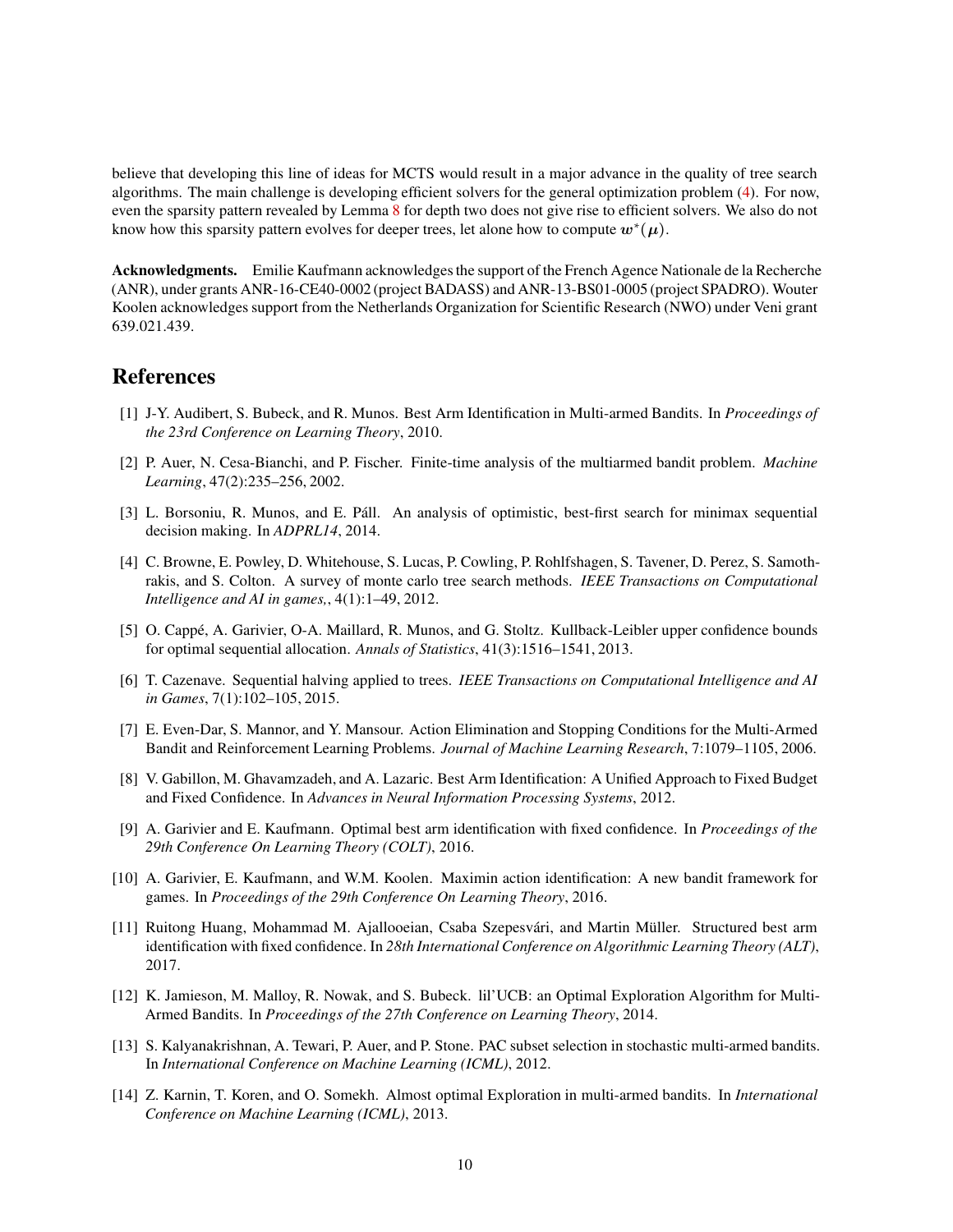- <span id="page-10-9"></span><span id="page-10-8"></span>[15] E. Kaufmann, O. Cappé, and A. Garivier. On the Complexity of Best Arm Identification in Multi-Armed Bandit Models. *Journal of Machine Learning Research*, 17(1):1–42, 2016.
- <span id="page-10-5"></span>[16] E. Kaufmann and S. Kalyanakrishnan. Information complexity in bandit subset selection. In *Proceeding of the 26th Conference On Learning Theory.*, 2013.
- <span id="page-10-4"></span>[17] L. Kocsis and C. Szepesvári. Bandit based monte-carlo planning. In *Proceedings of the 17th European Conference on Machine Learning*, ECML'06, pages 282–293, Berlin, Heidelberg, 2006. Springer-Verlag.
- <span id="page-10-6"></span>[18] T.L. Lai and H. Robbins. Asymptotically efficient adaptive allocation rules. *Advances in Applied Mathematics*, 6(1):4–22, 1985.
- <span id="page-10-0"></span>[19] T. Pepels, T. Cazenave, M. Winands, and M. Lanctot. Minimizing simple and cumulative regret in montecarlo tree search. In *Computer Games Workshop, ECAI*, 2014.
- <span id="page-10-1"></span>[20] Aske Plaat, Jonathan Schaeffer, Wim Pijls, and Arie de Bruin. Best-first fixed-depth minimax algorithms. *Artificial Intelligence*, 87(1):255 – 293, 1996.
- [21] David Silver, Aja Huang, Chris J. Maddison, Arthur Guez, Laurent Sifre, George van den Driessche, Julian Schrittwieser, Ioannis Antonoglou, Veda Panneershelvam, Marc Lanctot, Sander Dieleman, Dominik Grewe, John Nham, Nal Kalchbrenner, Ilya Sutskever, Timothy Lillicrap, Madeleine Leach, Koray Kavukcuoglu, Thore Graepel, and Demis Hassabis. Mastering the game of go with deep neural networks and tree search. *Nature*, 529:484–489, 2016.
- <span id="page-10-3"></span><span id="page-10-2"></span>[22] K. Teraoka, K. Hatano, and E. Takimoto. Efficient sampling method for monte carlo tree search problem. *IEICE Transactions on Infomation and Systems*, pages 392–398, 2014.
- [23] W.R. Thompson. On the likelihood that one unknown probability exceeds another in view of the evidence of two samples. *Biometrika*, 25:285–294, 1933.

# <span id="page-10-10"></span>A Numerical Results for a Depth Three Tree

The results for our experiments on a depth-three tree are displayed in Figure [4.](#page-11-0)

# <span id="page-10-7"></span>B Confidence Intervals

### B.1 Proof of Proposition [1](#page-2-0)

The proof proceeds by induction. Let the inductive hypothesis be  $\mathcal{H}_d$ ="for all the nodes s at (graph) distance d from a leaf,  $V_s \in \mathcal{I}_s(t)$ ".

 $\mathcal{H}_0$  clearly holds by definition of  $\mathcal{E}_t$ . Now let d such that  $\mathcal{H}_d$  holds and let s be at distance  $d+1$  of a leaf. Then all  $s' \in C(s)$  are at distance at most d from a leaf and using the inductive hypothesis,

$$
\forall c \in \mathcal{C}(s), \quad \mathcal{L}_c(t) \leq V_c \leq \mathcal{U}_c(t).
$$

Assume that s is a MAX node. Using that  $U_s(t) = \max_{c \in \mathcal{C}(s)} U_c(t)$ , one has  $c \in \mathcal{C}(s)$ ,  $V_c \leq U_c(t) \leq U_s(t)$ . By definition,  $V_s = \max_{c \in \mathcal{C}(s)} V_c$ , thus it follows that  $V_s \le U_s(t)$ . Still by definition of  $V_s$ , it holds that ∀c ∈  $C(s)$ ,  $L_c(t) \le V_c \le V_s$  and finally, as  $L_s(t) = \max_{c \in C(s)} L_c(t)$ ,  $L_s(t) \le V_s \le U_s(t)$ . A similar reasoning yields the same conclusion if s is a MIN node, thus  $\mathcal{H}_{d+1}$  holds.

As the tree  $\mathcal T$  is finite, we conclude by induction that  $\forall s \in \mathcal T, V_s \in \mathcal I_s(t)$ .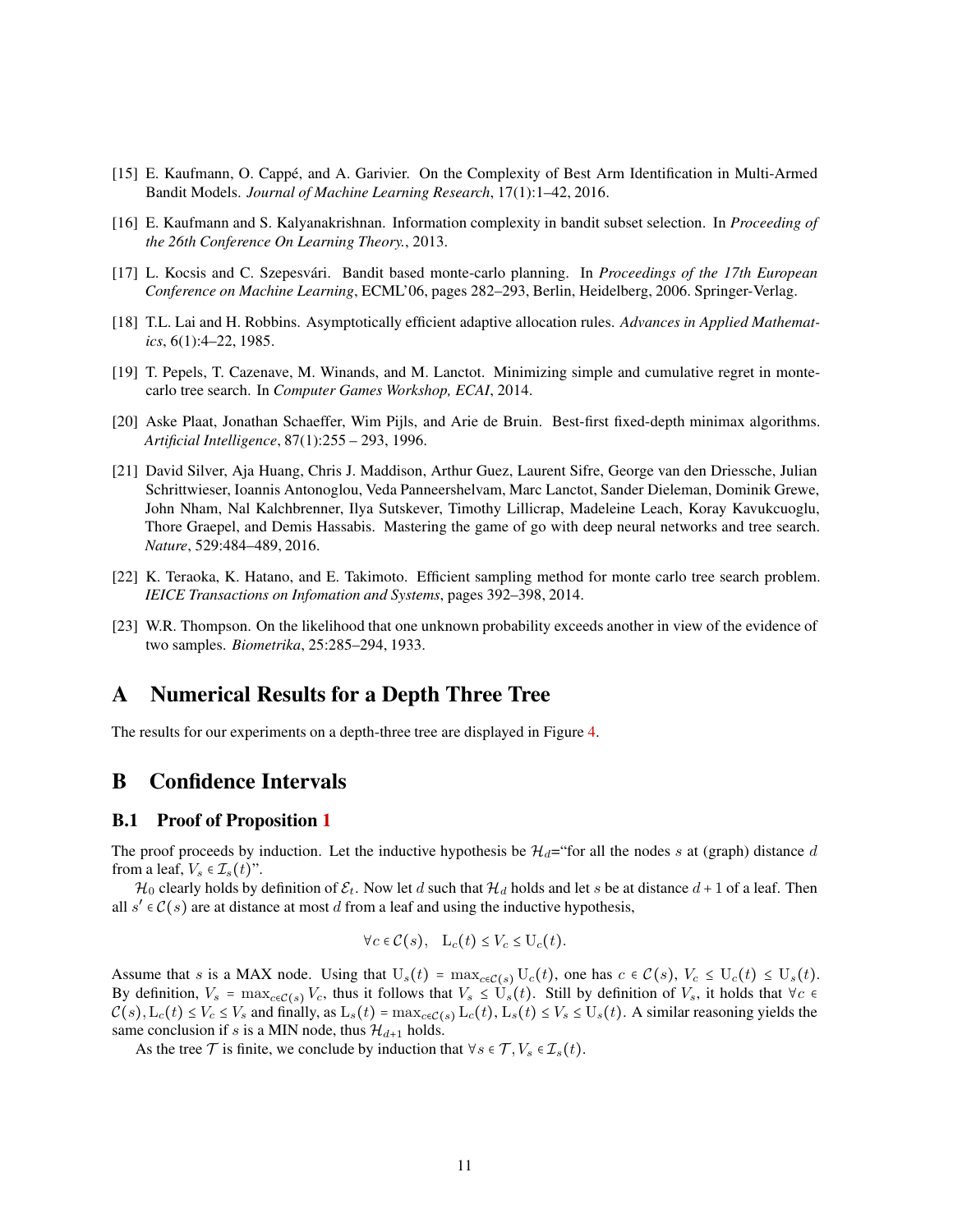

<span id="page-11-0"></span>Figure 4: Our benchmark 3-way tree of depth 3. Shown below the leaves are the numbers of pulls of <sup>3</sup> algorithms: LUCB-MCTS (0.72% errors, <sup>1551</sup>samples), UGapE-MCTS (0.75%, 1584), and FindTopWinner (0%, 20730). Numbers are averages over 10K repetitions with  $\epsilon$  = 0 and  $\delta$  = 0.1  $\cdot$  27.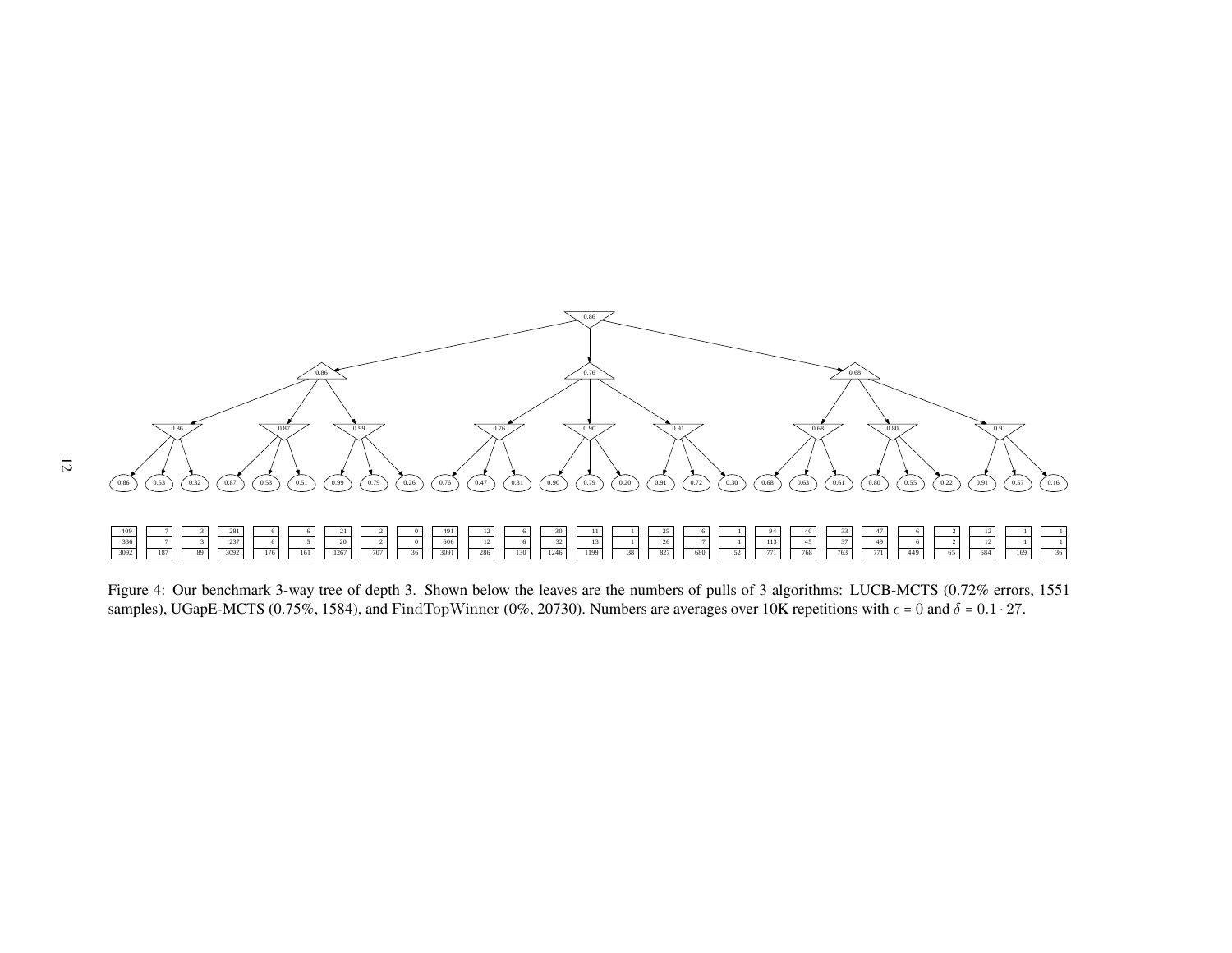### <span id="page-12-2"></span>B.2 Proof of Lemma [2](#page-4-0)

Let

$$
\mathcal{E}_t = \bigcap_{\ell \in \mathcal{L}} (\mu_\ell \in \mathcal{I}_\ell(t)) \text{ and } \mathcal{E} = \bigcap_{t \in \mathbb{N}} \mathcal{E}_t.
$$

Using Proposition [1,](#page-2-0) on  $\mathcal{E}_t$ , for all  $s \in \mathcal{T}$ ,  $V_s \in \mathcal{I}_s(t)$ . If the algorithm stops at some time t, as  $L_{\underline{b}_t}(t) > U_{\underline{c}_t}(t) - \epsilon$ , the outputted action,  $\hat{s}_{\tau} = \underline{b}_t$ , satisfies  $\text{L}_{\hat{s}_{\tau}}(t) > \text{U}_{s'}(t) - \epsilon$ , for all  $s' \neq \hat{s}_{\tau}$ . As  $\mathcal{E}$  holds, one obtains

$$
V(\hat{s}_{\tau}) \ge \max_{s' \neq \hat{s}_{\tau}} V(s') - \epsilon,
$$

and  $\hat{s}_{\tau}$  is an  $\epsilon$ -maximin action. Hence, the algorithm is correct on  $\mathcal{E}$ . The error probability is thus upper bounded by

$$
\mathbb{P}(\mathcal{E}^c) \leq \mathbb{P}\Big(\exists \ell \in \mathcal{L}, \exists t \in \mathbb{N} : |\hat{\mu}_{\ell}(t) - \mu_{\ell}| > \sqrt{\beta(N_{\ell}(t), \delta)/(2N_{\ell}(t))}\Big) \leq \sum_{\ell \in \mathcal{L}} \mathbb{P}\Big(\exists s \in \mathbb{N} : 2s(\hat{\mu}_{\ell,s} - \mu_{\ell})^2 > \beta(s, \delta)\Big) \leq 2|\mathcal{L}|\mathbb{P}\Big(\exists s \in \mathbb{N} : S_s > \sqrt{2\sigma^2 s \beta(s, \delta)}\Big),
$$

where  $S_s = X_1 + \cdots + X_s$  is a martingale with  $\sigma^2$ -subgaussian increments, with  $\sigma^2 = 1/4$ . It was shown in [\[15\]](#page-10-8) that for  $\delta$  < 0.1, if

$$
\beta(t,\delta) = \ln\left(\frac{1}{\delta}\right) + 3\ln\ln\left(\frac{1}{\delta}\right) + (3/2)\ln(\ln(s) + 1),
$$

one has  $\mathbb{P}\left(\exists s \in \mathbb{N}: S_s > \sqrt{2\sigma^2 s\beta(s,\delta)}\right) \leq \delta$ , which concludes the proof.

# <span id="page-12-0"></span>C Sample complexity analysis of LUCB-MCTS

We provide an analysis of a slight variant of LUCB-MCTS that may stop at even rounds only and for  $t \in 2N$  draws the representative leaf of the two promising depth-one nodes:

$$
L_{t+1} = \ell_{\underline{b}_t}(t) \quad \text{and} \quad L_{t+2} = \ell_{\underline{c}_t}(t). \tag{5}
$$

The stopping rule is then  $\tau = \inf \{ t \in 2\mathbb{N}^* : U_{\underline{c}_t}(t) - L_{\underline{b}_t}(t) < \epsilon \}.$ 

For this algorithm, our sample complexity guarantee features a slightly different complexity term. For a leaf  $\ell = s_0 s_1 \dots s_D$ , we first introduce

$$
\tilde{\Delta}_{\ell} = \max_{s \in \text{Anc}(\ell) \setminus \{s_0, s_1\}} |V(s) - V(\mathbb{P}(s))|,
$$

a quantity that differs from  $\Delta_\ell$  only by the fact that the maximum doesn't take into account the gap between the root and the depth-one ancestor of  $\ell$ . Then  $\tilde{H}_{\epsilon}^{*}(\mu)$  is defined similarly as  $H_{\epsilon}^{*}(\mu)$  by

$$
\tilde{H}_{\epsilon}^*(\mu) = \sum_{\ell \in \mathcal{L}} \frac{1}{\tilde{\Delta}_{\ell}^2 \vee \Delta_*^2 \vee \epsilon^2}.
$$

<span id="page-12-1"></span>Theorem 9. Let  $\delta \le \min(1, 0.1|\mathcal{L}|)$ . LUCB-MCTS using the exploration function [\(2\)](#page-4-1) and selecting the two promis*ing leaves at each round is such that, with probability larger than*  $1 - \delta$ ,  $(V(s^*) - V(\hat{s}_\tau) < \epsilon)$  *and* 

$$
\tau \leq 16 \tilde{H}_{\epsilon}^{*}(\mu) \left[ \ln \frac{|\mathcal{L}|}{\delta} + 3 \ln \ln \frac{|\mathcal{L}|}{\delta} + 2 \ln \ln \left( 16 e \tilde{H}_{\epsilon}^{*}(\mu) \left( \ln \frac{|\mathcal{L}|}{\delta} + 3 \ln \ln \frac{|\mathcal{L}|}{\delta} \right) \right) \right].
$$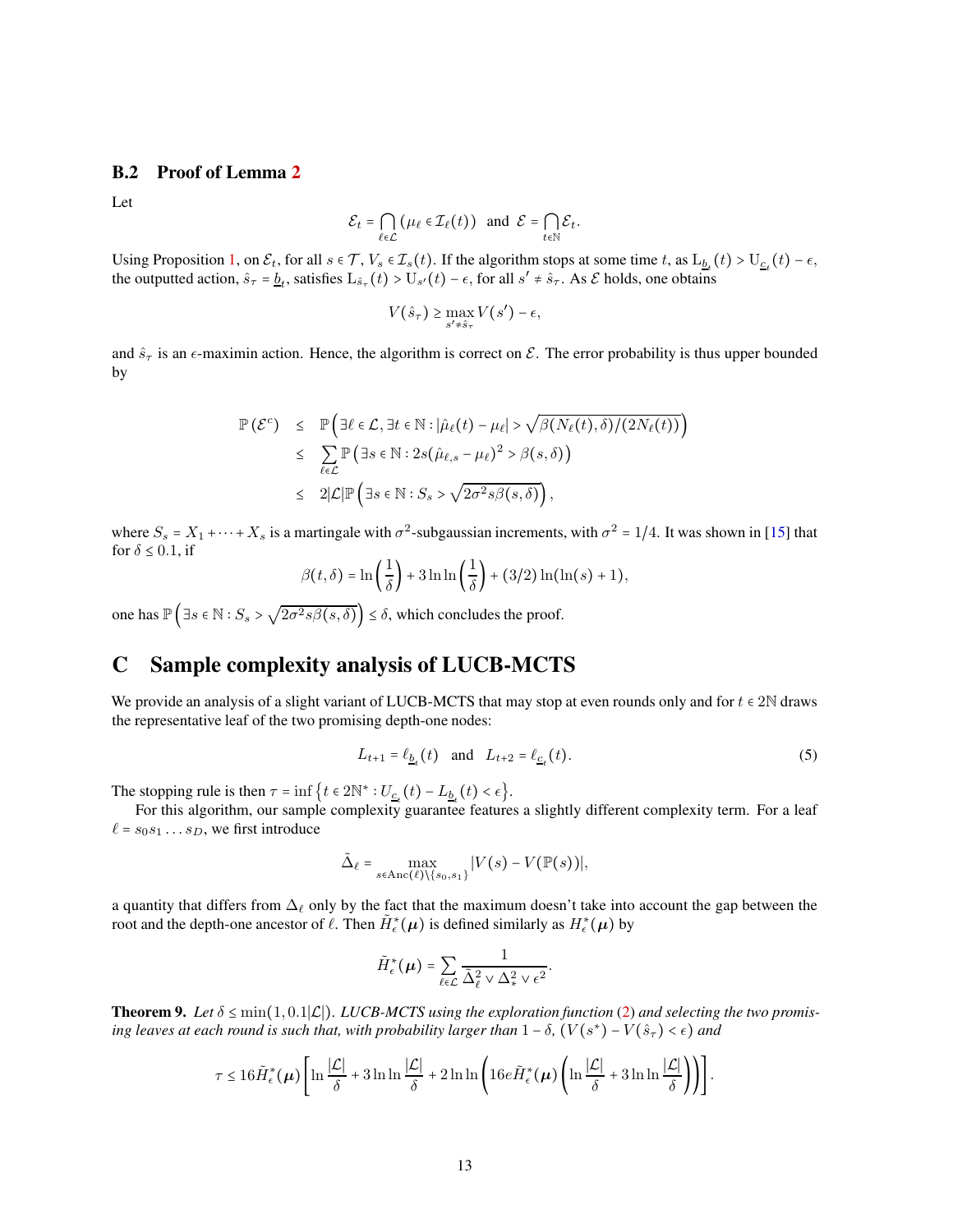Proof. The analysis follows the same lines as that of UGapE-MCTS, yet it relies on a slightly different key result, proved in the next section. Letting  $\mathcal{E}_t = \bigcap_{\ell \in \mathcal{L}} (\mu_\ell \in \mathcal{I}_\ell(t))$  as in the proof of Theorem [3](#page-5-0) and defining  $\mathcal{E} = \bigcap_{t \in 2\mathbb{N}^*} \mathcal{E}_t$ , one can state the following.

<span id="page-13-4"></span>Lemma 10. Let  $t \in 2\mathbb{N}$ .

$$
\mathcal{E}_t \cap (\tau > t) \Rightarrow \exists \ell \in \{L_{t+1}, L_{t+2}\} : N_{\ell}(t) \leq \frac{8\beta(t, \delta)}{\tilde{\Delta}_{\ell}^2 \vee \Delta_{\star}^2 \vee \epsilon^2}.
$$

Let T be a deterministic time. We upper bound  $\tau$  assuming the event E holds. Using Lemma [10](#page-13-4) and the fact that for every even t,  $(\tau_{\delta} > t) = (\tau_{\delta} > t + 1)$  by definition of the algorithm, one has

$$
\min(\tau, T) = \sum_{t=0}^{T} 1_{(\tau > t)} = 2 \sum_{\substack{t \in 2\mathbb{N} \\ t \leq T}} 1_{(\tau_{\delta} > t)} = 2 \sum_{\substack{t \in 2\mathbb{N} \\ t \leq T}} 1_{(\exists \ell \in \{L_{t+1}, L_{t+2}\}: N_{\ell}(t) \leq 2\beta(t,\delta)/(\tilde{\Delta}_{\ell}^{2} \vee \Delta_{\ast}^{2} \epsilon^{2}))}
$$
\n
$$
\leq 2 \sum_{\substack{t \in 2\mathbb{N} \\ t \leq T}} 1_{(L_{t+1} = \ell) \cup (L_{t+2} = \ell)} 1_{(N_{\ell}(t) \leq 8\beta(T,\delta)/(\tilde{\Delta}_{\ell}^{2} \vee \Delta_{\ast}^{2} \epsilon^{2}))}
$$
\n
$$
\leq 16 \sum_{\ell \in \mathcal{L}} \frac{1}{\tilde{\Delta}_{\ell}^{2} \vee \Delta_{\ast}^{2} \vee \epsilon^{2}} \beta(T,\delta) = 16 \tilde{H}_{\epsilon}^{*}(\mu) \beta(T,\delta).
$$

For any T such that  $16\tilde{H}_{\epsilon}^*(\mu)\beta(T,\delta) < T$ , one has  $\min(\tau,T) < T$ , which implies  $\tau < T$ . Therefore

$$
\tau \leq \sup\{t \in \mathbb{N} : 16\tilde{H}_{\epsilon}^*(\boldsymbol{\mu})\beta(t,\delta) \geq t\}.
$$

Just like in the analysis of UGapE-MCTS, the conclusion now follows from Lemma [6,](#page-6-1) applied with  $a = 16\tilde{H}_{\epsilon}^*(\mu)$ and  $C = \ln(|\mathcal{L}|/\delta) + 3 \ln \ln(|\mathcal{L}|/\delta)$ , which yields

$$
\tau \leq 16 \tilde{H}_{\epsilon}^{*}(\mu) \left[ \ln \frac{|\mathcal{L}|}{\delta} + 3 \ln \ln \frac{|\mathcal{L}|}{\delta} + 2 \ln \ln \left( 16 e \tilde{H}_{\epsilon}^{*}(\mu) \left( \ln \frac{|\mathcal{L}|}{\delta} + 3 \ln \ln \frac{|\mathcal{L}|}{\delta} \right) \right) \right].
$$

Using that  $P(\mathcal{E}) \geq 1 - \delta$  and that the algorithm is correct on  $\mathcal E$  yields the conclusion.

# <span id="page-13-0"></span>D Proof of Lemma [5](#page-6-0) and Lemma [10](#page-13-4)

 $\overline{r}$ 

We first state Lemma [12,](#page-13-2) that holds for both UGapE and LUCB-MCTS and is a consequence of the definition of the exploration procedure. This result builds on the following lemma, that expresses the fact that along a path from the root to a representative leaf, the confidence intervals are nested.

<span id="page-13-1"></span>**Lemma 11.** Let  $t \in \mathbb{N}$  and  $s_0, s_1, \ldots, s_D$  be a path from the root down to a leaf  $\ell = s_D$ .

$$
(\ell_{s_1}(t) = s_D) \Rightarrow (\forall k = 2, \ldots, D, \quad \mathcal{I}_{s_{k-1}}(t) \subseteq \mathcal{I}_{s_k}(t))
$$

<span id="page-13-2"></span>**Lemma 12.** Let  $t \in \mathbb{N}$  and  $s_0, s_1, \ldots, s_D$  be a path from the root down to a leaf  $\ell = s_D$ . If  $\mathcal{E}_t$  holds and  $\ell$  is selected *at round*  $t + 1$  *(UGapE) or if t is even and*  $\ell \in \{L_{t+1}, L_{t+2}\}$  *(LUCB), then* 

$$
\sqrt{\frac{2\beta(N_{\ell}(t),\delta)}{N_{\ell}(t)}} \geq \max_{k=2...D} |V(s_k)-V(s_{k-1})|.
$$

**UGapE-MCTS: proof of Lemma [5.](#page-6-0)** The following lemma is specific to UGapE-MCTS. We let  $s_0, s_1, \ldots, s_D$ be a path down to a leaf  $\ell = s_D$ .

<span id="page-13-3"></span>**Lemma 13.** Let  $t \in \mathbb{N}$ . If  $\mathcal{E}_t$  holds and UGapE-MCTS has not stopped after t observations, that is  $(\tau > t)$ ,

$$
(L_{t+1} = \ell) \Rightarrow \left( \sqrt{\frac{8\beta(N_{\ell}(t), \delta)}{N_{\ell}(t)}} \ge \max(\Delta_*, V(s_0) - V(s_1), \epsilon) \right)
$$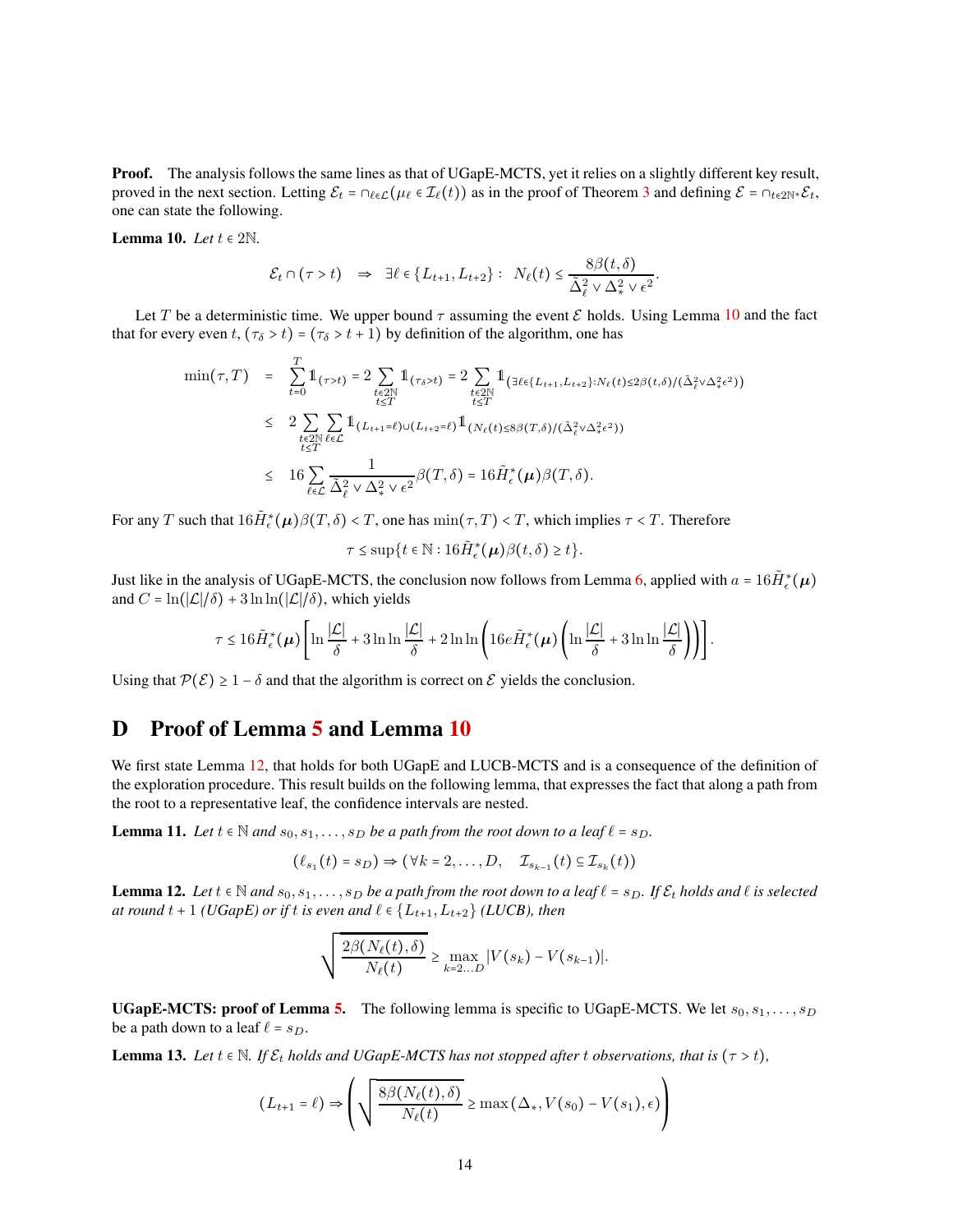Putting together Lemma [12](#page-13-2) and Lemma [13](#page-13-3) and using that

$$
\Delta_{\ell} = \max\bigg(V(s_0) - V(s_1), \max_{k=2...D} |V(s_k) - V(s_{k-1})|\bigg)
$$

one obtains

$$
\mathcal{E}_t \cap (\tau > t) \cap (L_{t+1} = \ell) \Rightarrow \left( \sqrt{\frac{8\beta(N_{\ell}(t), \delta)}{N_{\ell}(t)}} \ge \max(\Delta_{\ell}, \Delta_*, \epsilon) \right),
$$

which yields the proof of Lemma [5](#page-6-0) by inverting the bound.

LUCB-MCTS: proof of Lemma [10.](#page-13-4) The following lemma is specific to the LUCB-MCTS algorithm. It can be viewed as a generalization of Lemma 2 in [\[13\]](#page-9-7).

<span id="page-14-0"></span>**Lemma 14.** Let  $t \in 2\mathbb{N}$  and let  $\gamma \in [V(s_2^*), V(s^*)]$ . If  $\mathcal{E}_t$  holds and LUCB-MCTS has not stopped after t *observations, that is*  $(τ > t)$ *, then* 

$$
\exists \ell \in \{L_{t+1}, L_{t+2}\} : (\gamma \in \mathcal{I}_{\ell}(t)) \cap \left(\sqrt{\frac{2\beta(t,\delta)}{N_{\ell}(t)}} \geq \epsilon\right).
$$

Choosing  $\gamma = \frac{V(s^*) + V(s_2^*)}{2}$  and letting  $s_\ell$  be the depth-one ancestor of  $\ell$ , on  $\mathcal{E}_t$  it holds that  $V(s_\ell) \in \mathcal{I}_\ell(t)$  (by Lemma [11\)](#page-13-1) and

$$
(\gamma \in \mathcal{I}_{\ell}(t)) \Rightarrow \left( \sqrt{\frac{2\beta(t,\delta)}{N_{\ell}(t)}} \ge |V(s_{\ell}) - \gamma| \right) \Rightarrow \left( \sqrt{\frac{2\beta(t,\delta)}{N_{\ell}(t)}} \ge \frac{V(s^*) - V(s_2^*)}{2} \right).
$$

Recall  $\Delta_* = V(s^*) - V(s_2^*)$ . By Lemma [14,](#page-14-0) on  $\mathcal{E}_t \cap (\tau > t)$ , there exists  $\ell \in \{L_{t+1}, L_{t+2}\}$  such that

<span id="page-14-1"></span>
$$
\sqrt{\frac{8\beta(t,\delta)}{N_{\ell}(t)}} \ge \max(\Delta_*,\epsilon). \tag{6}
$$

Moreover, noting that for a leaf  $\ell = s_0, s_1, \ldots, s_D$ ,

$$
\tilde{\Delta}_{\ell} = \max_{k=2,...,D} |V(s_k) - V(s_{k-1})|
$$

a consequence of Lemma [12](#page-13-2) is that for  $\ell \in \{L_{t+1}, L_{t+2}\},\$ 

<span id="page-14-2"></span>
$$
\sqrt{\frac{2\beta(t,\delta)}{N_{\ell}(t)}} \geq \tilde{\Delta}_{\ell}.\tag{7}
$$

Combining [\(6\)](#page-14-1) and [\(7\)](#page-14-2) yields

$$
\mathcal{E}_t \cap (\tau > t) \implies \exists \ell \in \{L_{t+1}, L_{t+2}\} : \sqrt{\frac{8\beta(t,\delta)}{N_{\ell}(t)}} \ge \max\left(\tilde{\Delta}_{\ell}, \Delta_*, \epsilon\right),
$$

which yields the proof of Lemma [10](#page-13-4) by inverting the bound.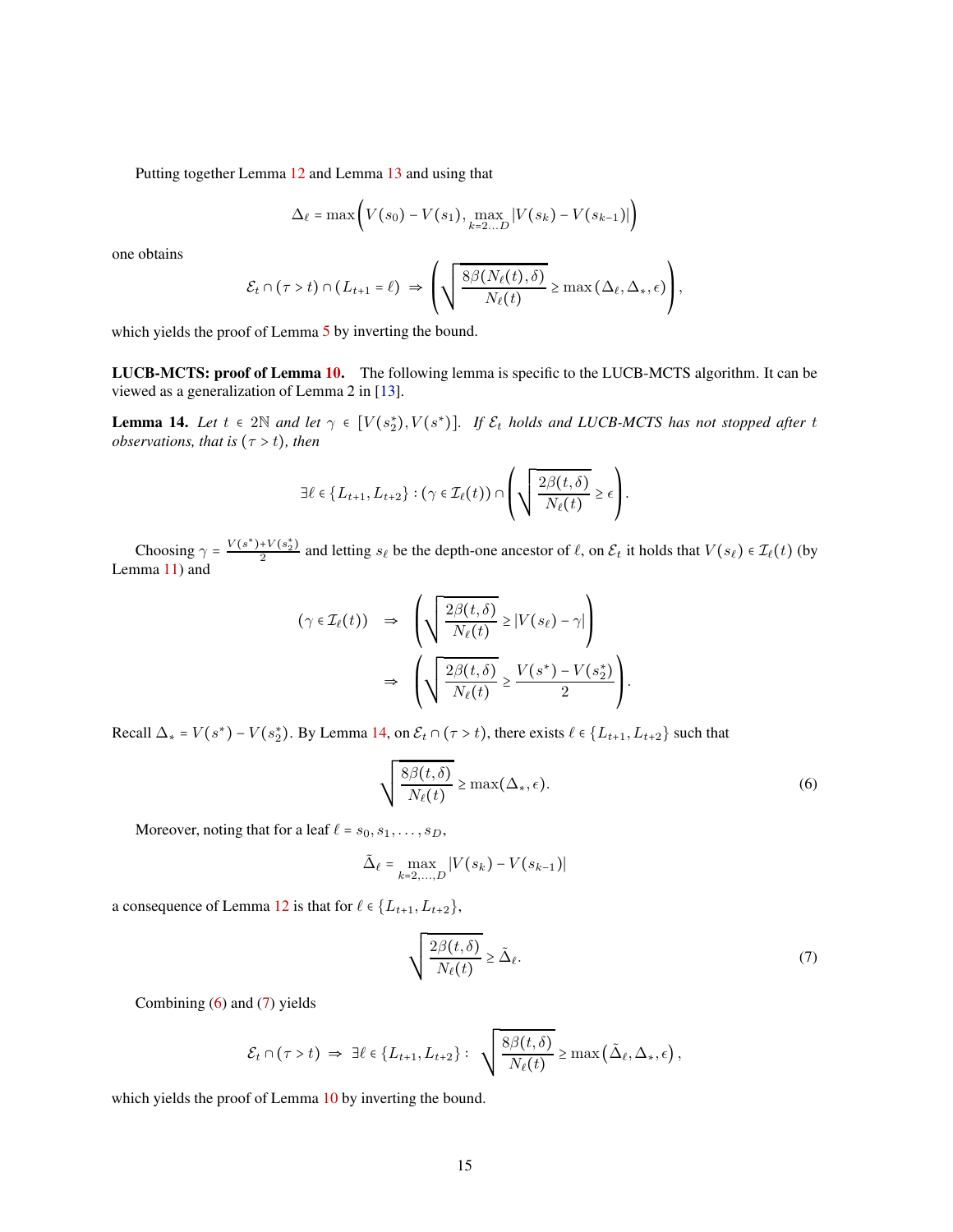### D.1 Proof of Lemma [11.](#page-13-1)

The leaf  $\ell$  is the representative of the depth 1 node  $s_1$ , therefore the path  $s_1, \ldots, s_D$  is such that  $c_{s_{k-1}}(t) = s_k$  for all  $k = 2, \ldots, D$ . Using the way the representative are build, we now show that

$$
\forall k \in \{2,\ldots,D\}, \quad \mathcal{I}_{s_{k-1}}(t) \subseteq \mathcal{I}_{s_k}(t).
$$

If  $s_{k-1}$  is a MAX node,  $U_{s_{k-1}}(t) = U_{s_k}(t)$  by definition and  $L_{s_{k-1}}(t) = \max_{s \in \mathcal{C}(s_{k-1})} L_s(t) \ge L_{s_k}(t)$ . Similarly, if  $s_{k-1}$  is a MIN node,  $L_{s_{k-1}}(t) = L_{s_k}(t)$  by definition and  $U_{s_{k-1}}(t) = \min_{s \in \mathcal{C}(s_{k-1})} U_s(t) \leq U_{s_k}(t)$ , so that in both cases  $\mathcal{I}_{s_{k-1}}(t) \subseteq \mathcal{I}_{s_k}(t)$ .

### D.2 Proof of Lemma [12.](#page-13-2)

Let  $\ell \in \mathcal{L}$  be a leaf that is sampled based on the information available at round t. In particular, as  $\ell$  is a representative leaf of the depth 1 node  $s_1$ , the path  $s_1, \ldots, s_D$  is such that  $c_{s_{k-1}}(t) = s_k$  for all  $k = 2, \ldots, D$ . Let  $k = 2, \ldots, D$ . If  $s_{k-1}$  ∈ {2, ..., D} is a MAX node, it holds by definition of the representative children that, for all  $s' \in C(s_{k-1})$ ,

$$
\mathrm{U}_{s_k}(t) \geq \mathrm{U}_{s'}(t).
$$

Now, from Lemma [11](#page-13-1) one has  $U_{\ell}(t) \ge U_{s_k}(t)$  and from Proposition [1](#page-2-0) as  $\mathcal{E}_t$  holds, one has

$$
\forall s \in \mathcal{T}, \ \ V_s \in \mathcal{I}_s(t). \tag{8}
$$

Using these two ingredients yields

$$
U_{\ell}(t) \geq V(s')
$$
  
\n
$$
L_{\ell}(t) + 2\sqrt{\frac{\beta(N_{\ell}(t), \delta)}{2N_{\ell}(t)}} \geq V(s')
$$
  
\n
$$
L_{s_k}(t) + 2\sqrt{\frac{\beta(N_{\ell}(t), \delta)}{2N_{\ell}(t)}} \geq V(s')
$$
  
\n
$$
V(s_k) + 2\sqrt{\frac{\beta(N_{\ell}(t), \delta)}{2N_{\ell}(t)}} \geq V(s').
$$

Thus

$$
\sqrt{\frac{2\beta(N_{\ell}(t),\delta)}{N_{\ell}(t)}}\geq \max_{s'\in\mathcal{C}(s_{k-1})}V(s')-V(s_{k})=V(s_{k-1})-V(s_{k})\geq 0.
$$

If  $s_{k-1}$  is a MIN node, a similar reasoning show that

$$
\sqrt{\frac{2\beta(N_{\ell}(t),\delta)}{N_{\ell}(t)}} \geq V(s_k) - V(s_{k-1}) \geq 0.
$$

Putting everything together yields

$$
\sqrt{\frac{2\beta(N_{\ell}(t),\delta)}{N_{\ell}(t)}}\geq \max_{k=2,...,D}|V(s_k)-V(s_{k-1})|.
$$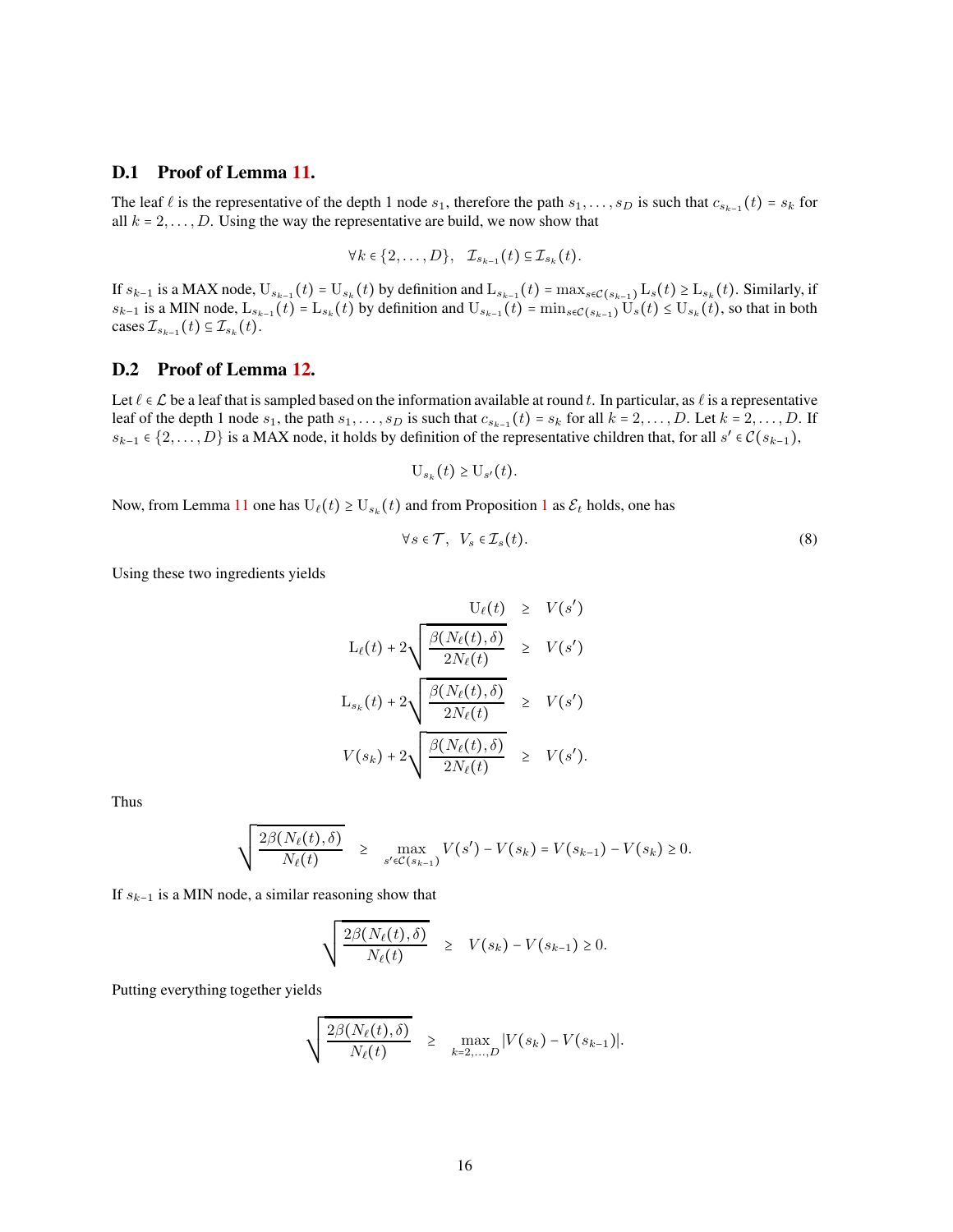#### D.3 Proof of Lemma [13.](#page-13-3)

We first prove the following intermediate result, that generalizes Lemma 4 in [\[8\]](#page-9-8).

<span id="page-16-0"></span>**Lemma 15.** For all  $t \in \mathbb{N}^*$ , the following holds

$$
\begin{aligned} & \text{if } R_{t+1} = \underline{b}_t \quad \text{then} \quad U_{\underline{c}_t}(t) \le U_{\underline{b}_t}(t) \\ & \text{if } R_{t+1} = \underline{c}_t \quad \text{then} \quad L_{\underline{c}_t}(t) \le L_{\underline{b}_t}(t) \end{aligned}
$$

*Proof.* Assume  $\underline{c}_t$  is selected (i.e.  $R_{t+1} = \underline{c}_t$ ) and  $L_{\underline{c}_t}(t) > L_{\underline{b}_t}(t)$ . As the confidence interval on  $V(\underline{c}_t)$  is larger than the confidence intervals on  $V(\underline{b}_t)$  ( $\underline{c}_t$  is selected), this also yields  $U_{\underline{c}_t}(t) > U_{\underline{b}_t}(t)$ . Hence

$$
B_{\underline{b}_t}(t) = \mathcal{U}_{\underline{c}_t}(t) - \mathcal{L}_{\underline{b}_t}(t) > \mathcal{U}_{\underline{b}_t}(t) - \mathcal{L}_{\underline{c}_t}(t).
$$

Also, by definition of  $\underline{c}_t$ ,  $U_{\underline{c}_t}(t) \ge U_b(t)$ . Hence

$$
B_{\underline{b}_t}(t) > \max_{b \neq \underline{c}_t} U_b(t) - L_{\underline{c}_t}(t) = B_{\underline{c}_t}(t),
$$

which contradicts the definition of  $\underline{b}_t$ . Thus, we proved by contradiction that  $\text{L}_{\underline{c}_t}(t) \geq \text{L}_{\underline{b}_t}(t)$ .

A similar reasoning can be used to prove that  $R_{t+1} = \underline{b}_t \Rightarrow U_{\underline{c}_t}(t) \leq U_{\underline{b}_t}(t)$ .

A simple consequence of Lemma [15](#page-16-0) is the fact that, on  $\mathcal{E}_t \cap (\tau > t)$ ,

<span id="page-16-1"></span>
$$
(L_{t+1} = \ell) \Rightarrow \left(\sqrt{\frac{2\beta(N_{\ell}(t), \delta)}{N_{\ell}(t)}} > \epsilon\right).
$$
\n(9)

Indeed, as the algorithm doesn't stop after t rounds, it holds that  $U_{\underline{c}_t}(t) - L_{\underline{b}_t}(t) > \epsilon$ . If  $\ell$  is the arm selected at round  $t + 1$ ,  $\ell = \ell_{R_{t+1}}(t)$  and one can prove using Lemma [15](#page-16-0) that  $U_{R_{t+1}}(t) - L_{R_{t+1}}(t) > \epsilon$  (by distinguishing two cases). Finally, as  $\mathcal{E}_t$  holds, by Lemma [11,](#page-13-1)  $\mathcal{I}_{R_{t+1}}(t) \subseteq \mathcal{I}_{\ell}(t)$ . Hence  $U_{\ell}(t) - L_{\ell}(t) > \epsilon$ , and [\(9\)](#page-16-1) follows using the particular form of the confidence intervals.

To complete the proof, we now show that

<span id="page-16-2"></span>
$$
(L_{t+1} = \ell) \Rightarrow \left( \sqrt{\frac{8\beta(N_{\ell}(t), \delta)}{N_{\ell}(t)}} > \max(\Delta_*, V(s_0) - V(s_1)) \right). \tag{10}
$$

by distinguishing several cases.

**Case 1:**  $s^* \notin \text{Anc}(\ell)$  and  $R_{t+1} = \underline{c}_t$ . Using that the algorithm doesn't stop yields

$$
L_{\underline{c}_t}(t) - U_{\underline{b}_t}(t) + 2(U_{\underline{c}_t}(t) - L_{\underline{c}_t}(t)) > \epsilon.
$$

As  $\mathcal{E}_t$  holds,  $L_{\underline{c}_t}(t) \le V(\underline{c}_t) = V(s_1)$  and  $U_{\underline{b}_t}(t) \ge V(\underline{b}_t)$ . Therefore, if  $\underline{b}_t = s^*$  it holds that

$$
2(\mathbf{U}_{\underline{c}_t}(t) - \mathbf{L}_{\underline{c}_t}(t)) > V(s^*) - V(s_1) + \epsilon.
$$

If  $\underline{b}_t \neq s^*$ , by definition of  $\underline{c}_t$  one has

$$
\mathcal{U}_{\underline{c}_t}(t) \ge \mathcal{U}_{s^*}(t) \ge V(s^*),
$$

hence

$$
L_{\underline{c}_t}(t) + (U_{\underline{c}_t}(t) - L_{\underline{c}_t}(t)) \geq V(s^*)
$$
  

$$
V(s_1) + (U_{\underline{c}_t}(t) - L_{\underline{c}_t}(t)) \geq V(s^*).
$$

 $\Box$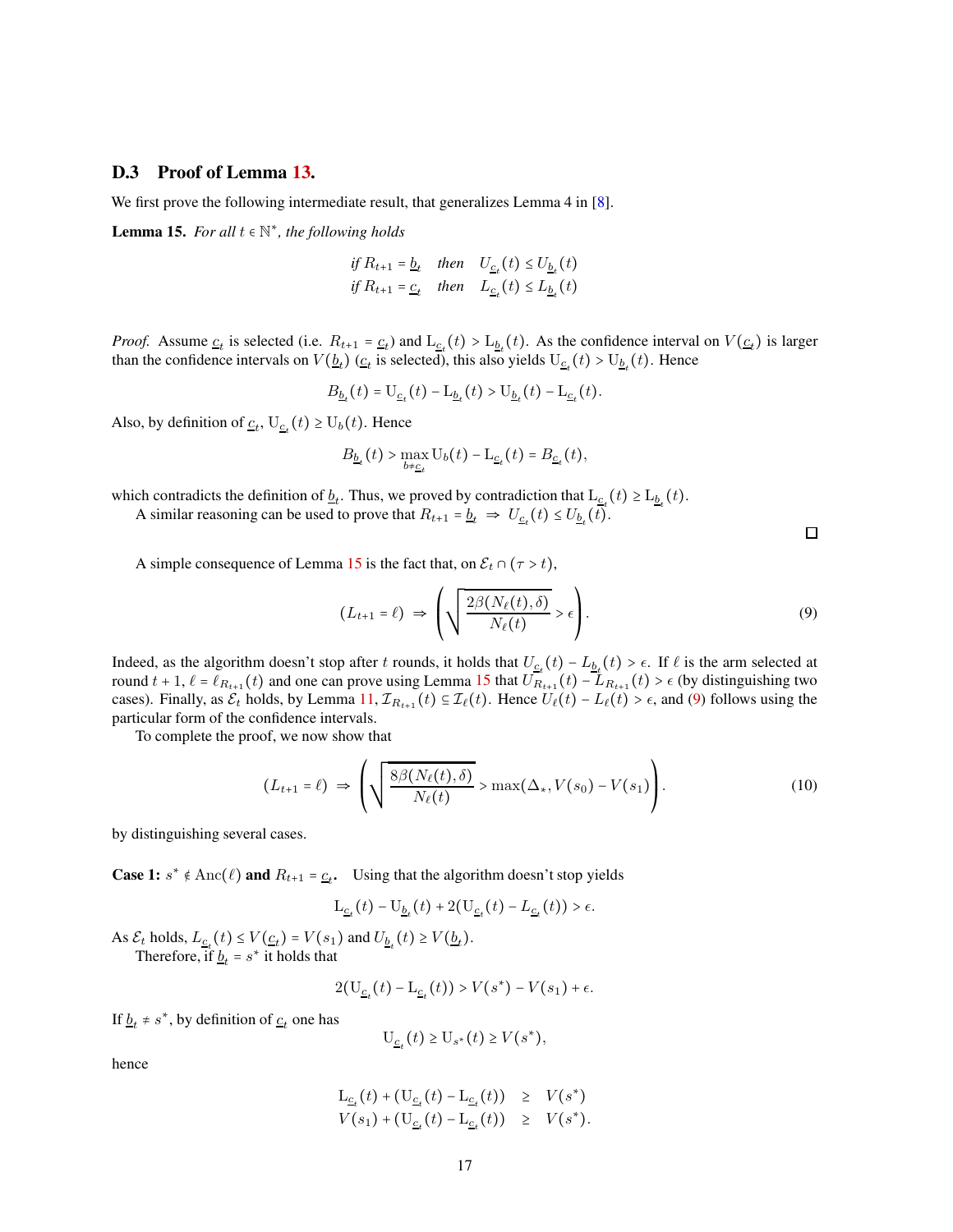Thus, recalling that  $V(s_0) = V(s^*)$ , whatever the value of  $\underline{b}_t$ , one obtains

$$
2(U_{\underline{c}_t}(t) - L_{\underline{c}_t}(t)) \ge V(s_0) - V(s_1).
$$

From Lemma [11](#page-13-1) the width of  $\mathcal{I}_{\underline{c}_t}(t)$  is upper bounded by the width of  $\mathcal{I}_{\ell}(t)$ , hence

<span id="page-17-0"></span>
$$
2(U_{\ell}(t) - L_{\ell}(t)) \ge V(s_0) - V(s_1).
$$
\n(11)

**Case 2:**  $s^* \notin \text{Anc}(\ell)$  and  $R_{t+1} = \underline{b}_t$ . As  $s^* \neq \underline{b}_t$ , by definition of  $\underline{c}_t$  one has

$$
\mathcal{U}_{\underline{c}_t}(t) \ge \mathcal{U}_{s^*}(t) \ge V(s^*).
$$

Hence, using Lemma [15,](#page-16-0)

$$
U_{\underline{b}_t}(t) - L_{\underline{b}_t}(t) \ge U_{\underline{c}_t}(t) - L_{\underline{b}_t}(t) \ge V(s^*) - V(s_1),
$$
as  $\mathcal{E}_t$  holds. Finally, by Lemma 11,  

$$
U_{\ell}(t) - L_{\ell}(t) \ge V(s_0) - V(s_1).
$$
 (12)

**Case 3:**  $s^* \in \text{Anc}(\ell)$  and  $R_{t+1} = \underline{b}_t$ . One has  $\underline{b}_t = s^*$ . Using that the algorithm doesn't stop yields

$$
\mathcal{L}_{\underline{c}_t}(t) - \mathcal{U}_{\underline{b}_t}(t) + 2(\mathcal{U}_{\underline{b}_t}(t) - \mathcal{L}_{\underline{b}_t}(t)) > \epsilon.
$$

As  $\mathcal{E}_t$  holds,  $U_{\underline{b}_t}(t) \leq V(s^*)$  and  $L_{\underline{c}_t}(t) \leq V(\underline{c}_t) \leq V(s_2^*)$ . Therefore, if  $\underline{b}_t = s^*$  it holds that  $2(U_{\underline{b}_t}(t) - L_{\underline{b}_t}(t)) > V(s^*) - V(s_2^*) + \epsilon.$ 

and by Lemma [11](#page-13-1)

$$
2(U_{\ell}(t) - L_{\ell}(t)) \ge V(s^*) - V(s_2^*).
$$
\n(13)

**Case 4:**  $s^* \in \text{Anc}(\ell)$  and  $R_{t+1} = \underline{c}_t$ . One has  $\underline{c}_t = s^*$ . Using Lemma [15](#page-16-0) yields

$$
U_{\underline{c}_t}(t) - L_{\underline{c}_t}(t) \ge U_{\underline{c}_t}(t) - L_{\underline{b}_t}(t) \ge V(s^*) - V(s_2^*),
$$

as  $\mathcal{E}_t$  holds and  $V(\underline{b}_t) \leq V(s_2^*)$ . Finally, by Lemma [11,](#page-13-1)

<span id="page-17-1"></span>
$$
U_{\ell}(t) - L_{\ell}(t) \ge V(s^*) - V(s_2^*). \tag{14}
$$

Combining  $(11)-(14)$  $(11)-(14)$  $(11)-(14)$ , we see that in all four cases

$$
2(U_{\ell}(t) - L_{\ell}(t)) \ge \max(V(s^*) - V(s_2^*), V(s_0) - V(s_1)),
$$

as for  $s^* \notin \text{Anc}(\ell), V(s_0) - V(s_1) = V(s^*) - V(s_1) \ge V(s^*) - V(s_2^*)$ , and for  $s^* \in \text{Anc}(\ell), V(s_0) - V(s_1) = 0$ . Using the expression of the confidence intervals and recalling that  $\Delta_* = V(s^*) - V(s_2^*)$ , one obtains

$$
4\sqrt{\frac{\beta(N_{\ell}(t),\delta)}{2N_{\ell}(t)}} \geq \max(\Delta_*, V(s_0) - V(s_1))
$$

which proves  $(10)$ .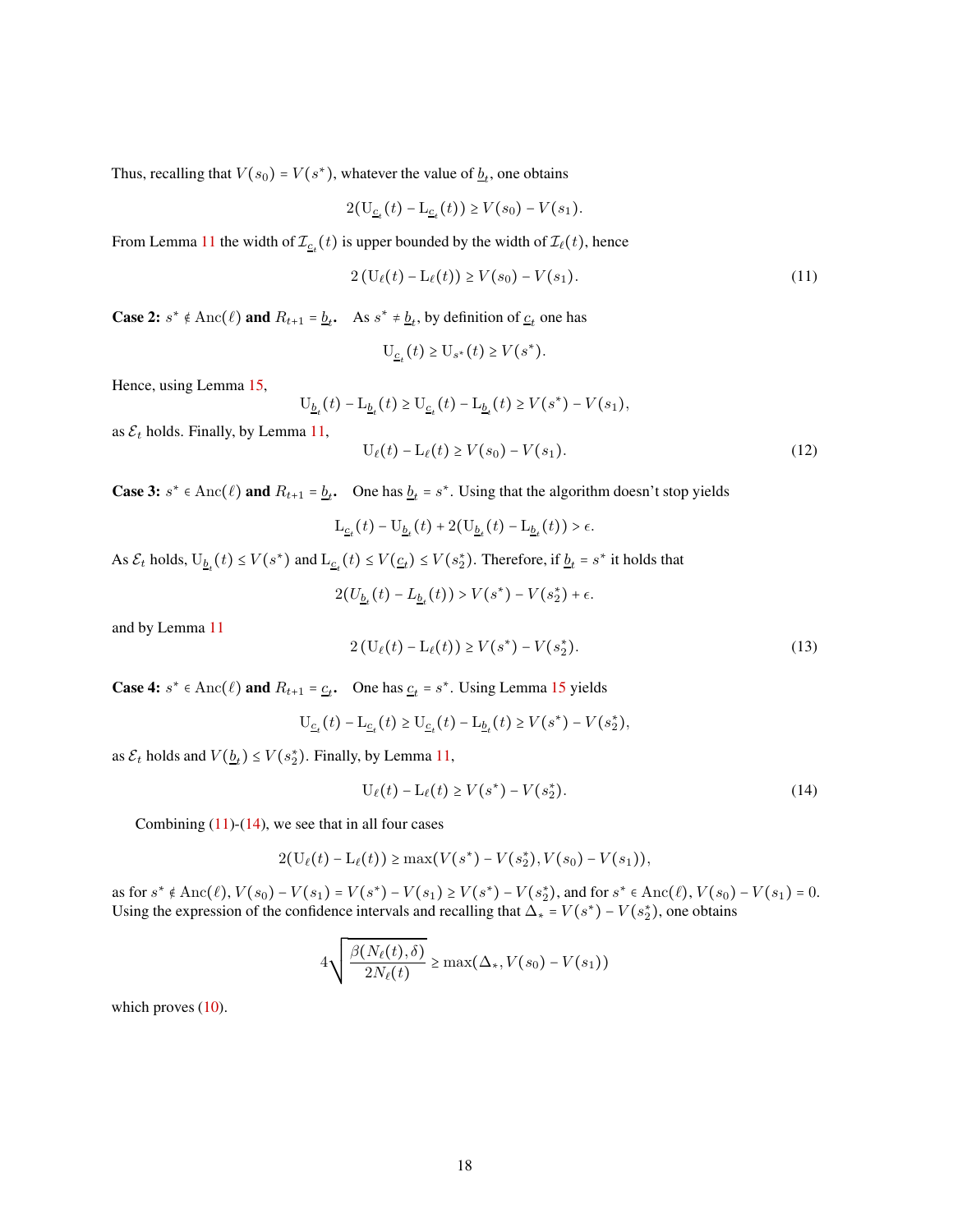### D.4 Proof of Lemma [14.](#page-14-0)

Fix  $\gamma \in [V(s_2^*), V(s^*)]$  and assume  $\mathcal{E}_t \cap (\tau > t)$  holds. We assume (by contradiction) that  $\gamma$  doesn't belong to  $\mathcal{I}_{L_{t+1}}(t)$  nor to  $\mathcal{I}_{L_{t+2}}(t)$ . There are four possibilities:

- $L_{L_{t+1}}(t) > \gamma$  and  $L_{L_{t+2}}(t) > \gamma$ . As  $\mathcal{E}_t$  holds and  $L_{t+1}$  and  $L_{t+2}$  are representative, it yields that there exists two nodes  $s \in \mathcal{C}(s_0)$  such that  $V_s > \gamma$ , which contradicts the definition of  $\gamma$ .
- $\bullet$   $U_{L_{t+1}}(t) < \gamma$  and  $U_{L_{t+2}}(t) < \gamma$ . From the definition of  $\underline{c}_{t+1}$ , it yields that for all  $s \in \mathcal{C}(s_0)$ ,  $U_s(t) < \gamma$  and as  $\mathcal{E}_t$  holds one obtains  $V_s < \gamma$  for all  $s \in \mathcal{C}(s_0)$ , which contradicts the definition of  $\gamma$ .
- $L_{L_{t+1}}(t) > \gamma$  and  $\gamma > U_{L_{t+2}}(t)$ . This implies that  $L_{L_{t+1}}(t) > U_{L_{t+2}}(t)$  and that  $L_{b_t}(t) > U_{c_t}(t)$  (by Lemma [11](#page-13-1) and the fact that  $L_{t+1}$  and  $L_{t+2}$  are representative leaves). This yields ( $\tau \le t$ ) and a contradiction.
- $\bullet$   $U_{L_{t+1}}(t) < \gamma$  and  $\gamma < L_{L_{t+2}}(t)$ . This implies in particular that  $\hat{\mu}_{L_{t+1}}(t) < \hat{\mu}_{L_{t+2}}(t)$ . Thus  $\hat{V}(\underline{b}_t, t) < \hat{V}(\underline{c}_t, t)$ , which contradicts the definition of  $\underline{b}_t$ .

Hence, we just proved by contradiction that there exists  $\ell \in \{L_{t+1}, L_{t+2}\}$  such that  $\gamma \in \mathcal{I}_{\ell}(t)$ . To prove Lemma [14,](#page-14-0) it remains to establish the following three statements.

1. 
$$
(\gamma \in \mathcal{I}_{L_{t+1}}(t)) \cap (\gamma \in \mathcal{I}_{L_{t+2}}(t)) \Rightarrow \left(\exists \ell \in \{L_{t+1}, L_{t+2}\} : \sqrt{\frac{2\beta(t,\delta)}{N_{\ell}(t)}} > \epsilon\right)
$$
  
\n2.  $(\gamma \in \mathcal{I}_{L_{t+1}}(t)) \cap (\gamma \notin \mathcal{I}_{L_{t+2}}(t)) \Rightarrow \left(\sqrt{\frac{2\beta(t,\delta)}{N_{L_{t+1}}(t)}} > \epsilon\right)$   
\n3.  $(\gamma \notin \mathcal{I}_{L_{t+1}}(t)) \cap (\gamma \in \mathcal{I}_{L_{t+2}}(t)) \Rightarrow \left(\sqrt{\frac{2\beta(t,\delta)}{N_{L_{t+2}}(t)}} > \epsilon\right)$ 

*Statement 1*. As the algorithm doesn't stop,  $U_{\underline{c}_t}(t) - L_{\underline{b}_t}(t) > \epsilon$ . Hence

$$
\hat{\mu}_{L_{t+2}}(t) + \sqrt{\frac{\beta(N_{L_{t+2}}(t), \delta)}{2N_{L_{t+2}}(t)} - \hat{\mu}_{L_{t+1}}(t)} + \sqrt{\frac{\beta(N_{L_{t+1}}(t), \delta)}{2N_{L_{t+1}}(t)}} > \epsilon
$$
\n
$$
\sqrt{\frac{\beta(N_{L_{t+2}}(t), \delta)}{2N_{L_{t+2}}(t)} + \sqrt{\frac{\beta(N_{L_{t+1}}(t), \delta)}{2N_{L_{t+1}}(t)}} > \epsilon}
$$

using that by definition of  $\underline{b}_t$ ,  $\hat{\mu}_{L_{t+2}}(t) < \hat{\mu}_{L_{t+1}}(t)$ . Hence, there exists  $\ell \in \{L_{t+1}, L_{t+2}\}$  such that

$$
\sqrt{\frac{\beta(N_{\ell}(t),\delta)}{2N_{\ell}(t)}} > \frac{\epsilon}{2} \Rightarrow \sqrt{\frac{2\beta(t,\delta)}{N_{\ell}(t)}} > \epsilon.
$$

*Statement 2*. We consider two cases and first assume that  $\gamma \in \mathcal{I}_{L_{t+1}}(t)$  and  $\gamma \ge U_{L_{t+2}}(t)$ . Using the fact that the algorithm doesn't stop at round  $t$ , the following events hold

$$
\begin{split}\n & (\mathbf{U}_{L_{t+2}}(t) - \mathbf{L}_{L_{t+1}}(t) > \epsilon) \cap (\mathbf{U}_{L_{t+1}}(t) > \gamma) \cap (\mathbf{U}_{L_{t+2}}(t) \leq \gamma) \\
&\Rightarrow \quad (\mathbf{U}_{L_{t+2}}(t) - \mathbf{L}_{L_{t+1}}(t) > \epsilon) \cap (\mathbf{U}_{L_{t+1}}(t) > \gamma) \cap (\mathbf{U}_{L_{t+2}}(t) - \mathbf{L}_{L_{t+1}}(t) + \mathbf{L}_{L_{t+1}}(t) \leq \gamma) \\
&\Rightarrow \quad (\mathbf{U}_{L_{t+1}}(t) > \gamma) \cap (\mathbf{L}_{L_{t+1}}(t) \leq \gamma - \epsilon) \\
&\Rightarrow \quad (\mathbf{U}_{L_{t+1}}(t) - \mathbf{L}_{L_{t+1}}(t) > \epsilon) \\
&\Rightarrow \quad \left(\sqrt{\frac{2\beta(t,\delta)}{N_{L_{t+1}}(t)}} \geq \epsilon\right).\n \end{split}
$$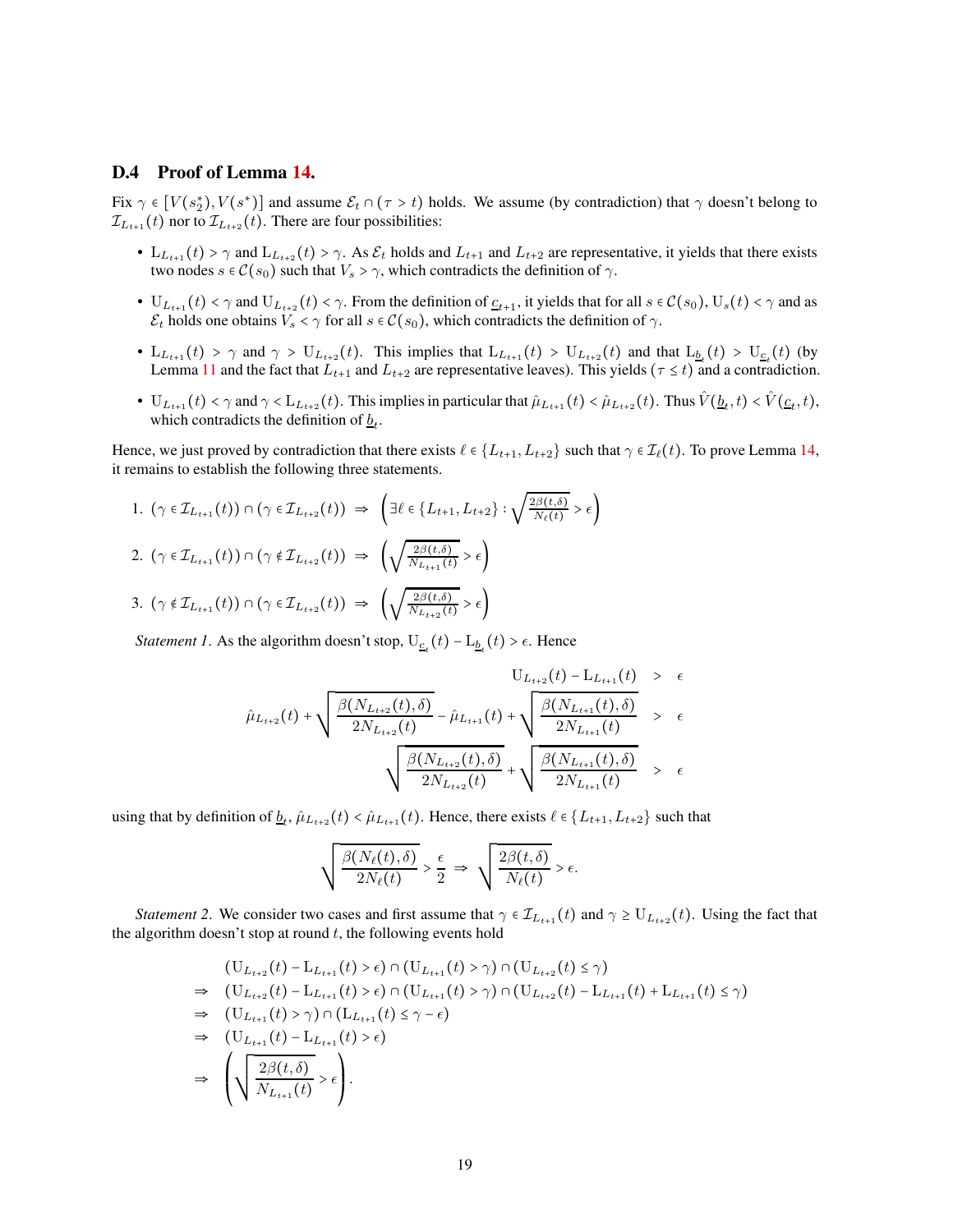The second case is  $\gamma \in \mathcal{I}_{L_{t+1}}(t)$  and  $\gamma \leq L_{L_{t+2}}(t)$ . Then the following holds

$$
(U_{L_{t+2}}(t) - L_{L_{t+1}}(t) > \epsilon) \cap (L_{L_{t+1}}(t) \leq \gamma) \cap (L_{L_{t+2}}(t) \geq \gamma)
$$
  
\n
$$
\Rightarrow (L_{L_{t+1}}(t) \leq \gamma) \cap (U_{L_{t+2}}(t) + L_{L_{t+2}}(t) - L_{L_{t+1}}(t) > \gamma + \epsilon)
$$
  
\n
$$
\Rightarrow (L_{L_{t+1}}(t) \leq \gamma) \cap \left(2\hat{\mu}_{L_{t+2}}(t) - \hat{\mu}_{L_{t+1}}(t) + \sqrt{\frac{2\beta(N_{L_{t+1}}(t), \delta)}{2N_{L_{t+1}}(t)}} > \gamma + \epsilon\right)
$$
  
\n
$$
\Rightarrow (L_{L_{t+1}}(t) \leq \gamma) \cap \left(\hat{\mu}_{L_{t+1}}(t) + \sqrt{\frac{2\beta(N_{L_{t+1}}(t), \delta)}{2N_{L_{t+1}}(t)}} > \gamma + \epsilon\right)
$$
  
\n
$$
\Rightarrow (U_{L_{t+1}}(t) - L_{L_{t+1}}(t) > \epsilon),
$$

where the third implication uses the fact that  $\hat{\mu}_{L_{t+2}}(t) \leq \hat{\mu}_{L_{t+1}}(t)$ .

*Statement 3*. We consider two cases and first assume that  $\gamma \in \mathcal{I}_{L_{t+2}}(t)$  and  $\gamma \leq L_{L_{t+1}}(t)$ . Using the fact that the algorithm doesn't stop at round  $t$ , the following events hold

$$
\begin{aligned}\n & \left( \mathbf{U}_{L_{t+2}}(t) - \mathbf{L}_{L_{t+1}}(t) > \epsilon \right) \cap \left( \mathbf{L}_{L_{t+1}}(t) \geq \gamma \right) \cap \left( \mathbf{L}_{L_{t+2}}(t) \leq \gamma \right) \\
&\Rightarrow \quad \left( \mathbf{U}_{L_{t+2}}(t) > \gamma + \epsilon \right) \cap \left( \mathbf{L}_{L_{t+2}}(t) \leq \gamma \right) \\
&\Rightarrow \quad \left( \mathbf{U}_{L_{t+2}}(t) - \mathbf{L}_{L_{t+2}}(t) > \epsilon \right) \\
&\Rightarrow \quad \left( \sqrt{\frac{2\beta(t,\delta)}{N_{L_{t+2}}(t)}} > \epsilon \right).\n \end{aligned}
$$

The second case is  $\gamma \in \mathcal{I}_{L_{t+2}}(t)$  and  $\gamma \ge U_{L_{t+1}}(t)$ . Then the following holds

$$
(U_{L_{t+2}}(t) - L_{L_{t+1}}(t) > \epsilon) \cap (U_{L_{t+2}}(t) \ge \gamma) \cap (\gamma \ge U_{L_{t+1}}(t))
$$
  
\n
$$
\Rightarrow (U_{L_{t+2}}(t) - (L_{L_{t+1}}(t) + U_{L_{t+1}}(t)) > \epsilon - \gamma) \cap (U_{L_{t+2}}(t) \ge \gamma)
$$
  
\n
$$
\Rightarrow \left(\hat{\mu}_{L_{t+2}}(t) + \sqrt{\frac{2\beta(N_{L_{t+2}}(t), \delta)}{2N_{L_{t+2}}(t)}} - 2\hat{\mu}_{L_{t+1}}(t) > \epsilon - \gamma\right) \cap (U_{L_{t+2}}(t) \ge \gamma)
$$
  
\n
$$
\Rightarrow \left(-\hat{\mu}_{L_{t+2}}(t) + \sqrt{\frac{2\beta(N_{L_{t+2}}(t), \delta)}{2N_{L_{t+2}}(t)}} > \epsilon - \gamma\right) \cap (U_{L_{t+2}}(t) \ge \gamma)
$$
  
\n
$$
\Rightarrow (U_{L_{t+2}}(t) - L_{L_{t+2}}(t) > \epsilon),
$$

where the third implication uses the fact that  $\hat{\mu}_{L_{t+2}}(t) \leq \hat{\mu}_{L_{t+1}}(t)$ .

# <span id="page-19-0"></span>E Proof of the lower bounds

### E.1 Proof of Theorem [7](#page-7-1)

Theorem [7](#page-7-1) follows from considering the best possible change of distribution  $\lambda \in Alt(\mu)$ . The expected loglikelihood ratio of the observations until  $\tau$  under a model parameterized by  $\mu$  and a model parameterized by  $\lambda$ is

$$
\mathbb{E}_{\mu}[L_{\tau}(\mu,\lambda)]=\sum_{\ell\in\mathcal{L}}\mathbb{E}_{\mu}[N_{\ell}(\tau)]d(\mu_{\ell},\lambda_{\ell}),
$$

where  $N_{\ell}(t)$  is the number of draws of the leaf  $\ell$  until round t. Using Lemma 1 of [\[15\]](#page-10-8), for any event  $\mathcal E$  in the filtration generated by  $\tau$ ,

$$
\mathbb{E}_{\mu}[L_{\tau}(\mu,\lambda)] \geq d(\mathbb{P}_{\mu}(\mathcal{E}),\mathbb{P}_{\lambda}(\mathcal{E})).
$$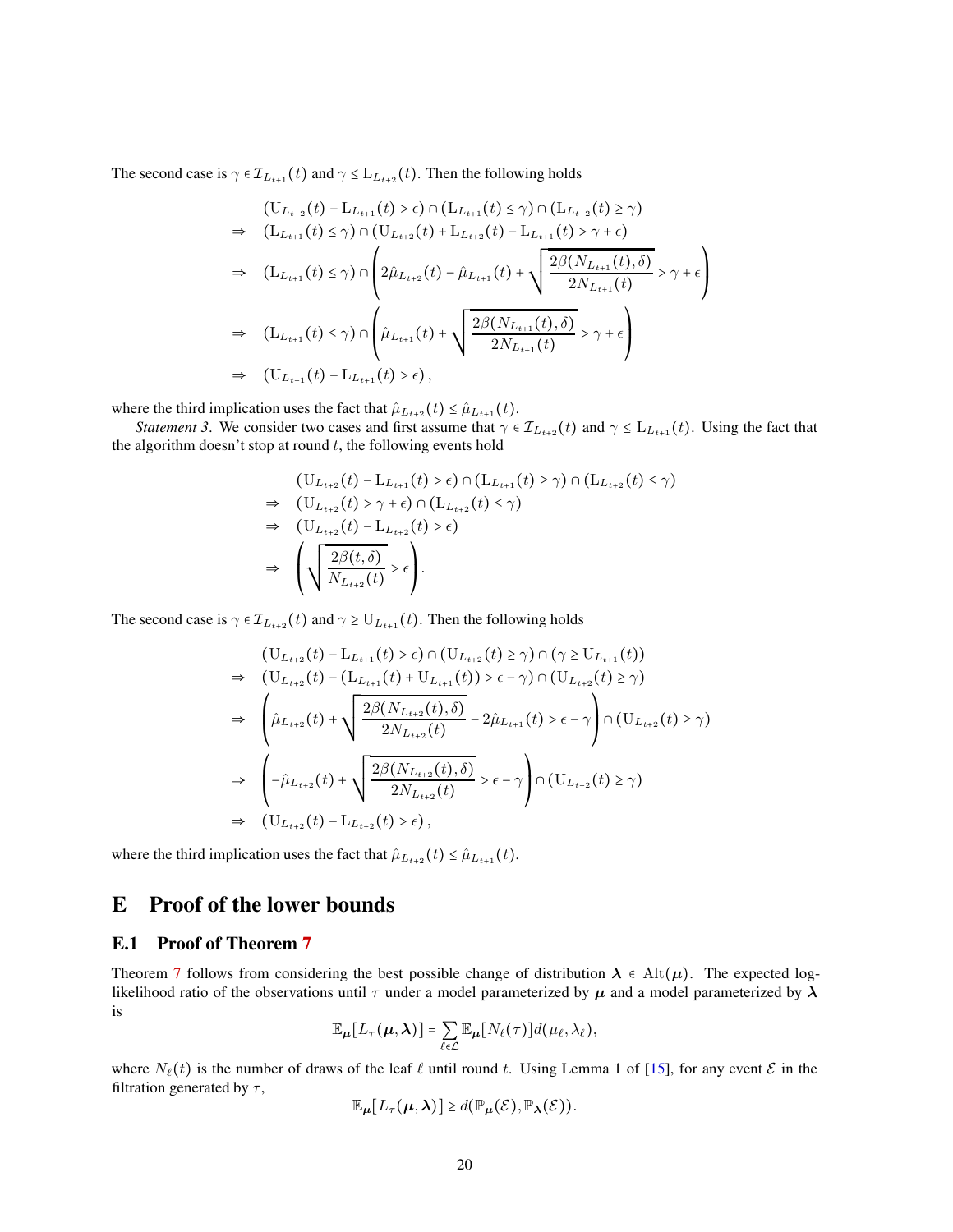As the strategy is  $\delta$ -correct, letting  $\mathcal{E} = (\hat{s}_{\tau} = s^*(\mu))$  one has  $\mathbb{P}_{\mu}(\mathcal{E}) \ge 1 - \delta$  and  $\mathbb{P}_{\lambda}(\mathcal{E}) \le \delta$  (under this model,  $s^*(\mu)$  is not the best action at the root under the model parameterized by  $\lambda$ ). Using monotonicity properties of the Bernoulli KL-divergence, one obtains, for any  $\lambda \in \text{Alt}(\mu)$ ,

$$
\sum_{\ell \in \mathcal{L}} \mathbb{E}_{\mu} [N_{\ell}(\tau)] d(\mu_{\ell}, \lambda_{\ell}) \geq d(1 - \delta, \delta).
$$

Then, one can write

$$
\inf_{\lambda \in \text{Alt}(\mu)} \sum_{\ell \in \mathcal{L}} \mathbb{E}_{\mu} [N_{\ell}(\tau)] d(\mu_{\ell}, \lambda_{\ell}) \geq d(1 - \delta, \delta)
$$
  

$$
\mathbb{E}_{\mu} [\tau] \inf_{\lambda \in \text{Alt}(\mu)} \sum_{\ell \in \mathcal{L}} \frac{\mathbb{E}_{\mu} [N_{\ell}(\tau)]}{\mathbb{E}_{\mu} [\tau]} d(\mu_{\ell}, \lambda_{\ell}) \geq d(1 - \delta, \delta)
$$
  

$$
\mathbb{E}_{\mu} [\tau] \left( \sup_{w \in \Sigma_{|\mathcal{L}|}} \inf_{\lambda \in \text{Alt}(\mu)} \sum_{\ell \in \mathcal{L}} \frac{\mathbb{E}_{\mu} [N_{\ell}(\tau)]}{\mathbb{E}_{\mu} [\tau]} d(\mu_{\ell}, \lambda_{\ell}) \right) \geq d(1 - \delta, \delta),
$$

using that  $\sum_{\ell \in \mathcal{L}} \frac{\mathbb{E}_{\mu}[N_{\ell}(\tau)]}{\mathbb{E}_{\mu}[\tau]}$  $\frac{E_{\mu}[\mathcal{N}\ell(\tau)]}{\mathbb{E}_{\mu}[\tau]} = 1$ . This concludes the proof.

One can also note that for an algorithm to match the lower bound, all the inequalities above should be equalities. In particular one would need  $w_{\ell}^*(\mu) \simeq \frac{\mathbb{E}_{\mu}[N_{\ell}(\tau)]}{\mathbb{E}_{\mu}[\tau]}$  $\frac{[N_{\ell}(\tau)]}{\mathbb{E}_{\mu}[\tau]}$ , where  $w_{\ell}^{*}(\mu)$  is a maximizer in the definition of  $T^{*}(\mu)^{-1}$  in [\(4\)](#page-7-2).

## E.2 Proof of Lemma [8](#page-8-1)

In the particular case of a depth-two tree with  $K$  actions for player A and  $M$  actions for player B,

$$
T^*(\boldsymbol{\mu})^{-1} = \sup_{\boldsymbol{w}\in \Sigma_{K\times M}} \inf_{\boldsymbol{\lambda}\in \text{Alt}(\boldsymbol{\mu})} \sum_{k=1}^K \sum_{m=1}^K w_{k,m} d(\mu_{k,m},\lambda_{k,m}).
$$

From the particular structure of  $\mu$ , the best action at the root is action  $i = 1$ . Hence

$$
\mathrm{Alt}(\boldsymbol{\mu}) = \{\boldsymbol{\lambda} : \exists a \in \{1,\ldots,M\}, \exists i \in \{2,\ldots,K\} : \forall j \in \{1,\ldots,M\}, \lambda_{1,a} < \lambda_{i,j}\}.
$$

It follows that

<span id="page-20-0"></span>
$$
T^{*}(\mu)^{-1} = \sup_{\substack{\boldsymbol{w} \in \Sigma_{K \times M} \\ i \in \{2,\ldots,K\}}} \min_{\substack{a \in \{1,\ldots,M\} \\ i \in \{2,\ldots,K\}}} \inf_{\substack{\lambda: \forall j, \lambda_{1,a} < \lambda_{i,j} \\ \lambda \in \{1,\ldots,K\}}} \sum_{k=1}^{K} \sum_{m=1}^{M} w_{k,m} d(\mu_{k,m}, \lambda_{k,m})
$$
\n
$$
= \sup_{\substack{\boldsymbol{w} \in \Sigma_{K \times M} \\ i \in \{2,\ldots,K\}}} \min_{\substack{\lambda: \forall j, \lambda_{1,a} < \lambda_{i,j} \\ \lambda \in \{1,\ldots,K\}}} \left[ w_{1,a} d(\mu_{1,a}, \lambda_{1,a}) + \sum_{j=1}^{M} w_{i,j} d(\mu_{i,j}, \lambda_{i,j}) \right]. \tag{15}
$$

Indeed, in the rightmost constrained minimization problem, all the  $\lambda_{k,m}$  on which no constraint lie can be set to  $\mu_{k,m}$  to minimize the corresponding term in the sum. Using tools from constrained optimization, one can prove that

$$
F_{a,i}(\mu, \mathbf{w}) = \inf_{(\lambda_{1,a}, (\lambda_{i,j})_j) \in \mathcal{C}} \left[ w_{1,a} d(\mu_{1,a}, \lambda_{1,a}) + \sum_{j=1}^M w_{i,j} d(\mu_{i,j}, \lambda_{i,j}) \right],
$$

where  $C$  is the set

$$
\mathcal{C} = \{ (\mu', \mu') \in [0, 1]^{M+1} : \exists j_0 \in \{1, \dots, K\}, \exists c \in [\mu_{i,j_0}, \mu_{1,a}] : \mu' = \mu'_1 = \dots = \mu'_{j_0} = c \text{ and } \mu'_j = \mu_{i,j} \text{ for } j > j_0 \}.
$$
  
Letting  $H(\mu', \mu', w, w) = w_{1,a} d(\mu_{1,a}, \mu') + \sum_{j=1}^M w_{i,j} d(\mu_{i,j}, \mu'_j)$  one can easily show that for all  $(\mu', \mu') \in \mathcal{C}$ ,  

$$
H(\mu', \mu', w, w) \le H(\mu', \mu', w, \tilde{w}),
$$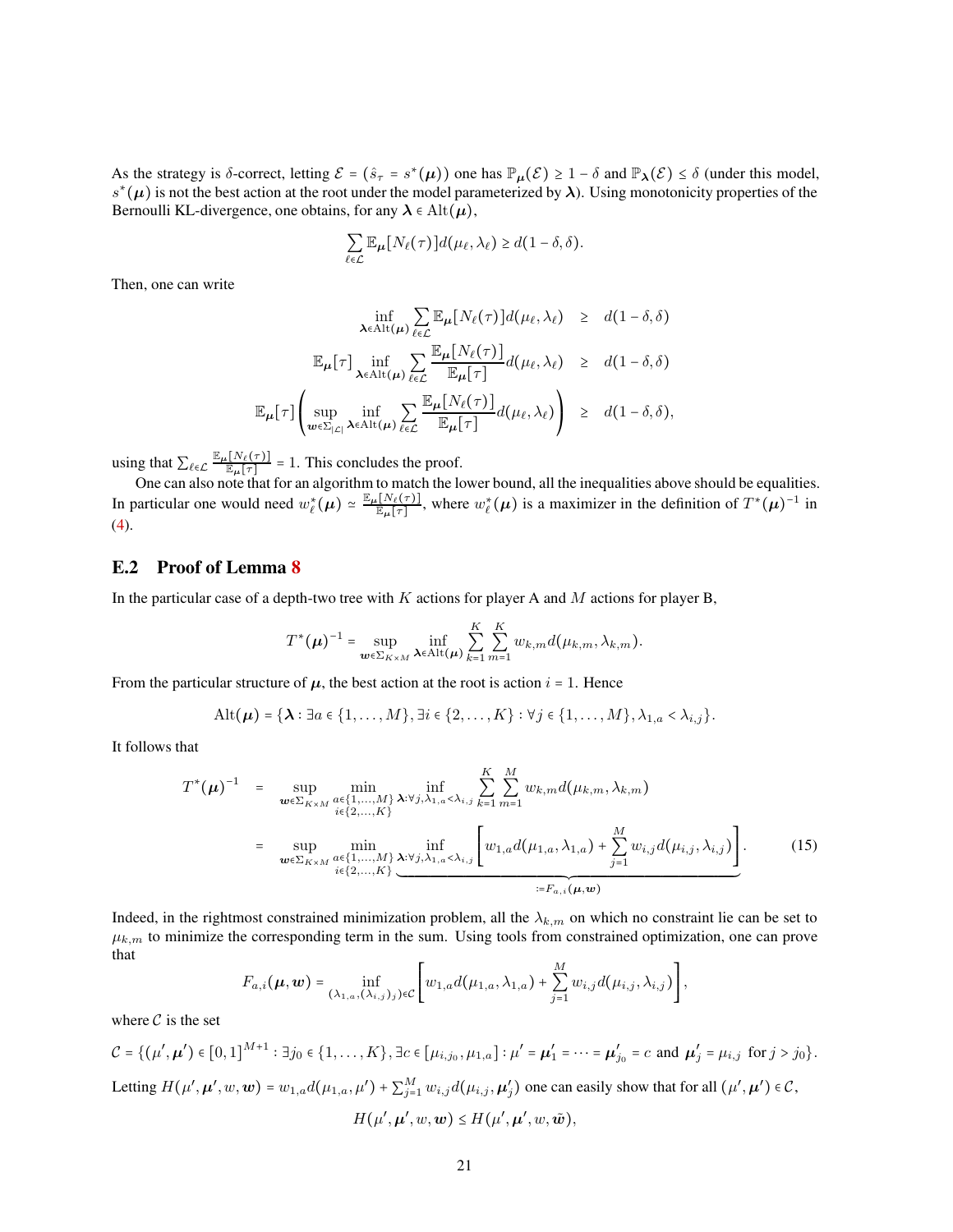where  $\tilde{w}$  is constructed from w by putting all the weight on the smallest arm:

$$
\tilde{w}_{i,1} = \sum_{j\geq 1} w_{1,j}
$$
 and  $\tilde{w}_{i,j} = 0$  for  $j \geq 2$ .

This is because the largest  $d(\mu_{i,j}, c)$  is  $d(\mu_{i,1}, c)$  as  $\mu_{i,1} \leq \mu_{i,j} \leq c$  for  $j \leq j_0$ . Hence taking the infimum, one obtains

$$
F_{a,i}(\boldsymbol{\mu},\boldsymbol{w})\leq F_{a,i}(\boldsymbol{\mu},\tilde{\boldsymbol{w}}).
$$

Repeating this argument for all i, one can construct  $\tilde{w}$  such that

$$
\forall i \ge 2, \tilde{w}_{i,1} = \sum_{j \ge 1} w_{i,j} \text{ and } \tilde{w}_{i,j} = 0 \text{ for } j \ge 2
$$

and  $F_{a,i}(\mu, w) \leq F_{a,i}(\mu, \tilde{w})$  for all  $a, i$ . Thus, the supremum in [15](#page-20-0) is necessarily attained for w in the set  $\tilde{\Sigma}_{K\times M} = \{w \in \Sigma_{K,M} : w_{i,j} = 0 \text{ for } i \geq 2, j \geq 2\}$ . It follows that

$$
T^{*}(\mu)^{-1} = \sup_{\substack{w \in \tilde{\Sigma}_{M+K-1}} \det_{i \in \{1,\ldots,M\}} \lambda : \forall j,\lambda_{1,a} < \lambda_{i,1}} [w_{1,a} d(\mu_{1,a}, \lambda_{1,a}) + w_{i,1} d(\mu_{i,1}, \lambda_{i,1})]
$$
  

$$
= \sup_{\substack{w \in \tilde{\Sigma}_{K+M-1}} \det_{i=2,\ldots,K}} \min_{\substack{a=1,\ldots,M\\ \ldots,a}} \left[ w_{1,a} d\left(\mu_{1,a}, \frac{w_{1,a} \mu_{1,a} + w_{i,1} \mu_{i,1}}{w_{1,a} + w_{i,1}}\right) + w_{i,1} d\left(\mu_{i,1}, \frac{w_{1,a} \mu_{1,a} + w_{i,1} \mu_{i,1}}{w_{1,a} + w_{i,1}}\right) \right],
$$

which concludes the proof.

# <span id="page-21-1"></span>F Inverting Bounds

Consider the exploration rate

$$
\beta(s) = C + \frac{3}{2}\ln(1 + \ln s) \quad \text{where} \quad C = \ln\frac{|\mathcal{L}|}{\delta} + 3\ln\ln\frac{|\mathcal{L}|}{\delta}
$$

where we assume  $C \geq 1$ , so that  $\beta(1) = C \geq 1$ . Now fix some  $a \geq 1$ , and let us define

$$
S = \sup \{ s \ge 1 | a\beta(s) \ge s \} .
$$

The goal is to get a tight upper bound on  $S$ . We claim that

#### <span id="page-21-0"></span>Theorem 16.

$$
aC + \frac{3}{2}a\ln(1 + \ln(aC)) \leq S \leq aC + \frac{3}{2}a\ln(1 + \ln(aC)) \underbrace{\frac{C(1 + \ln(aC))}{C(1 + \ln(aC)) - \frac{3}{2}}}_{\to 1},
$$

where the upper bound is only non-trivial if  $C(1 + \ln(aC)) > \frac{3}{2}$ , which, for example, is implied by  $C > 1.23696$ .

*Proof.* The requirement  $a\beta(s) \geq s$  is monotone in s, in that it holds for small s (including  $s = 1$ ) and fails for large s. So to show the theorem it suffices to show that  $a\beta(s) \geq s$  holds at s given by the left-hand-side, while it fails for s equal to the right-hand side.

First, we need to establish that  $a\beta(s) \geq s$  for s equal to the left-hand side expression of the theorem. That is, we need to show

$$
a\left(C+\frac{3}{2}\ln\left(1+\ln\left(a\left(C+\frac{3}{2}\ln(1+\ln(aC))\right)\right)\right)\right) \geq a\left(C+\frac{3}{2}\ln(1+\ln(aC))\right)
$$

which is equivalent (the simplification is entirely mechanical) to

 $aC \geq 1$